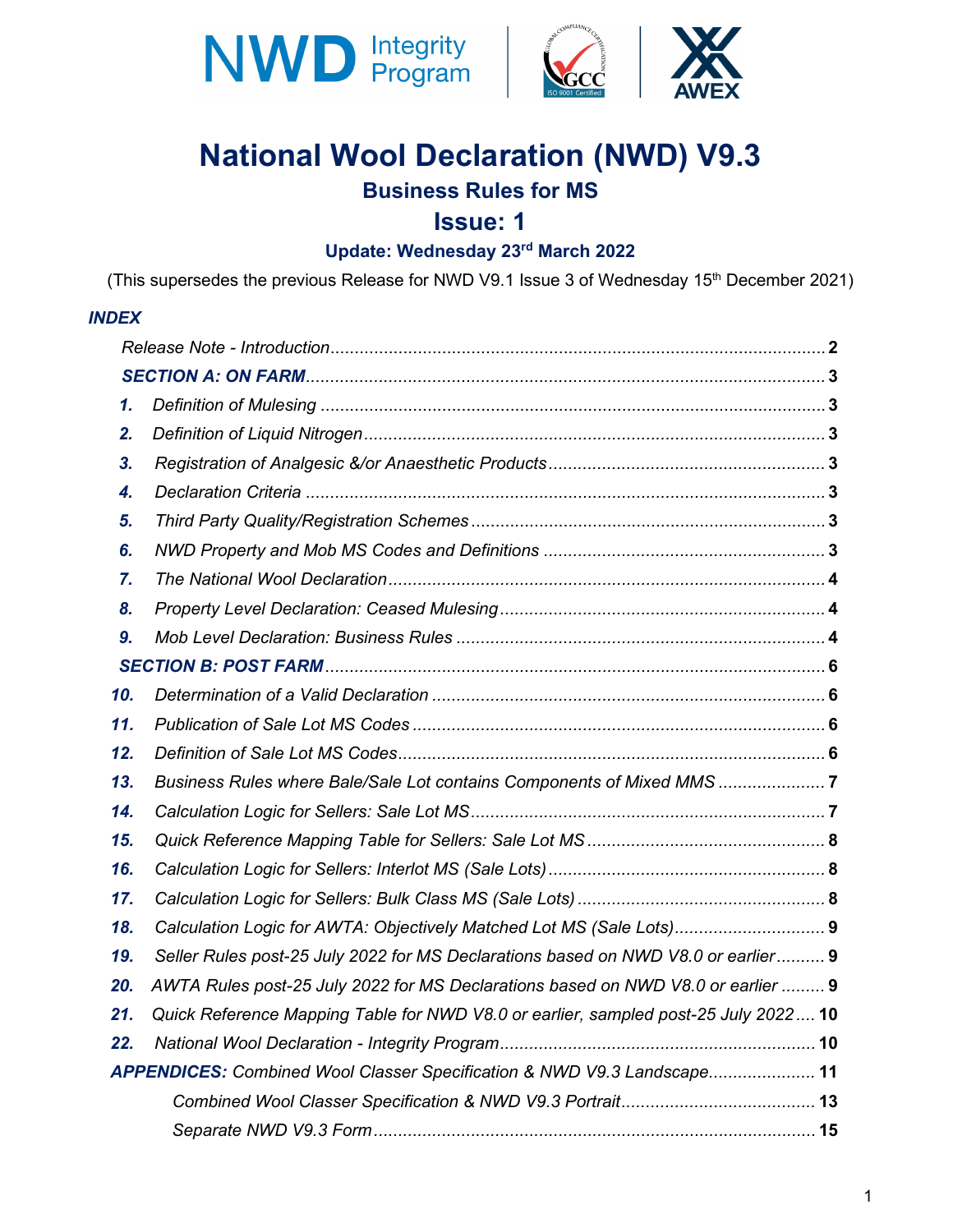





This document applies to the National Wool Declaration (NWD) Version 9.3 (see Appendix 1 and AWEX website [www.awex.com.au\)](http://www.awex.com.au/). This version was released on 23<sup>rd</sup> March 2022 and is effective from 25<sup>th</sup> July 2022.

The NWD is an industry recognised form that allows a wool grower to declare their on-farm animal husbandry/welfare practices on mobs of sheep, in this instance, specifically in relation to mulesing and liquid nitrogen. As a naming convention, this document will refer to these mob and property declarations as "MS". The Declaration values on this form are in turn translated into "MS" values for sale lots of wool. This document details the technical business rules for both on farm and post farm use.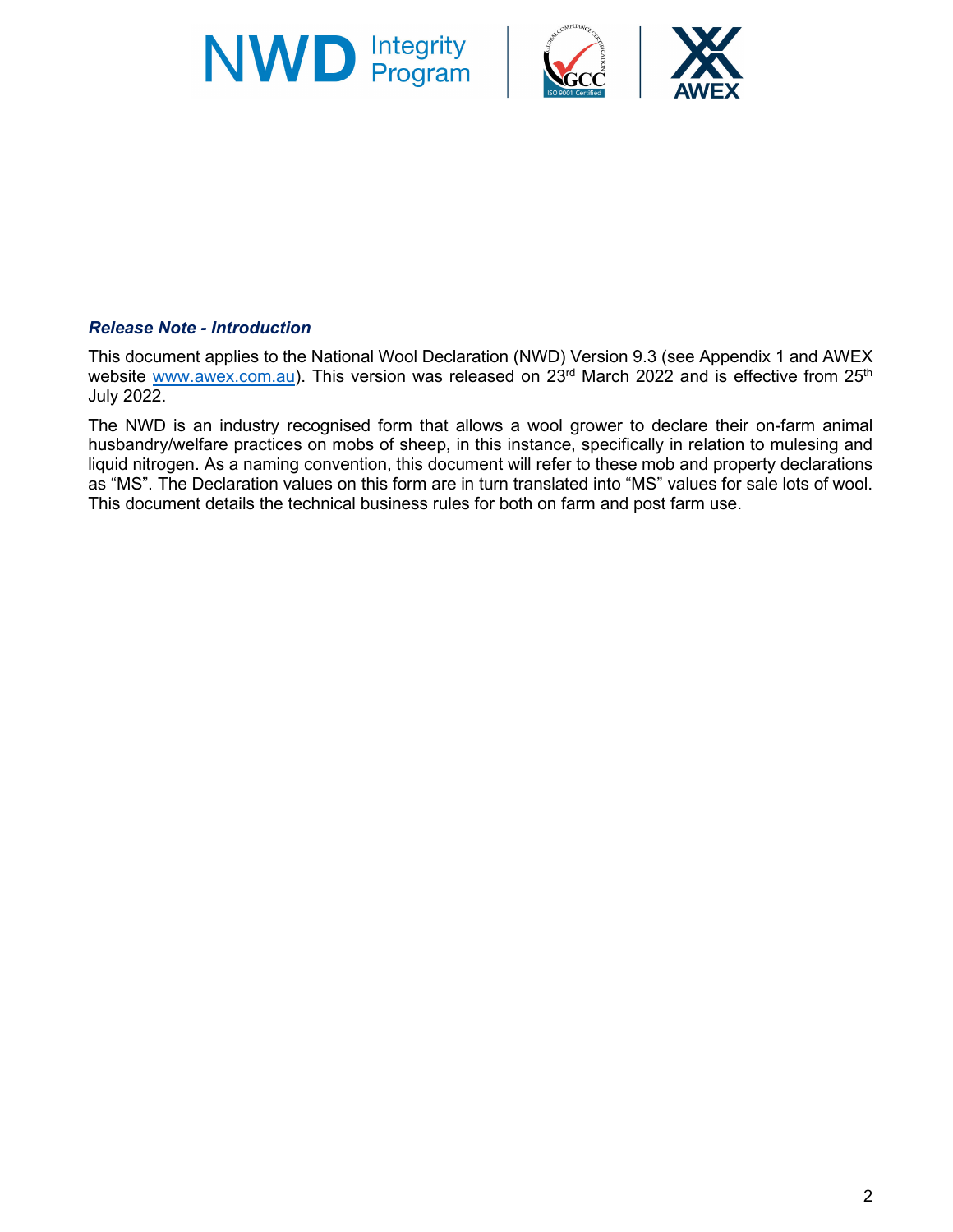# **NWD Integrity**



### **SECTION A: ON FARM**

#### *1. Definition of Mulesing*

The removal of skin from the breech and/or tail of a sheep using mulesing shears.

*Source:* Australian Animal Welfare Standards and Guidelines for Sheep prepared by Animal Health Australia, V1.0 2016.

#### *2. Definition of Liquid Nitrogen*

The application of liquid nitrogen where ultra-low temperatures are used to degenerate tissue and result in the removal of skin from the breech and/or tail of a sheep.

#### *3. Registration of Analgesic &/or Anaesthetic Products*

All Analgesic &/or Anaesthetic products used at mulesing or with liquid nitrogen must be registered for use by APVMA.

#### *4. Declaration Criteria*

- The Mob MS (MMS), previously Mulesing Status, code may be declared on all Sheep Breeds (Merino, Crossbred, Downs etc.) and Ages on a recognised NWD V9.3 document.
- A recognised NWD V9.3 complies with all the industry agreed definitions and audit requirements and is associated with an accompanying Wool Classer's Specification, see Item 7.

#### *5. Third-Party Quality/Registration Schemes*

There are several third-party Quality/Registration Schemes that include animal welfare practices (such as mulesing or liquid nitrogen), which may be recorded on the Wool Classer's Specification. These Scheme Names can be published using the Quality/Registration Scheme fields in the printed and electronic catalogues.

The Sale Lot MS code can only be generated from a recognised NWD V9.3. The MMS code is not to be derived from a third-party scheme.

#### *6. NWD Property and MMS Codes and Definitions*

MS codes declared using the NWD V9.3 are based on two levels of definitions; viz. Property (Brand/PIC) level and Mob level, with these defined in the table below.

| <b>Property MS</b> | <b>Name</b>                               | <b>Definition/Meaning (If Eligible)</b>                                                                                                          |
|--------------------|-------------------------------------------|--------------------------------------------------------------------------------------------------------------------------------------------------|
| <b>CM</b>          | Ceased<br>Mulesing                        | No lambs born on this property in the last 12 months have been<br>mulesed <sup>^</sup> , and                                                     |
|                    |                                           | No mulesed <sup>^</sup> (or AA) ewes or wethers have been purchased in the<br>last 12 months.                                                    |
| <b>Mob MS</b>      | <b>Name</b>                               | <b>Definition/Meaning (if Code used)</b>                                                                                                         |
| <b>NM</b>          | Non Mulesed                               | No sheep in this mob have been mulesed <sup>*</sup> or treated with liquid<br>nitrogen#.                                                         |
| <b>LN</b>          | Liquid Nitrogen                           | Sheep in this mob have been treated with liquid nitrogen#.                                                                                       |
| AA                 | mulesed with<br>Analgesic/<br>Anaesthetic | Sheep in this mob have been mulesed <sup><math>\wedge</math></sup> with the use of an analgesic<br>&/or anaesthetic product registered by APVMA. |
| M                  | Mulesed                                   | Sheep in this mob have been mulesed <sup>^</sup> without the use of an<br>analgesic &/or anaesthetic product registered by APVMA.                |

*^See definition of Mulesing in Item 1. #See definition of Liquid Nitrogen in Item 2.*

**Note**: CM is not a valid MMS. Only NM, LM, AA or M may be declared for each Mob.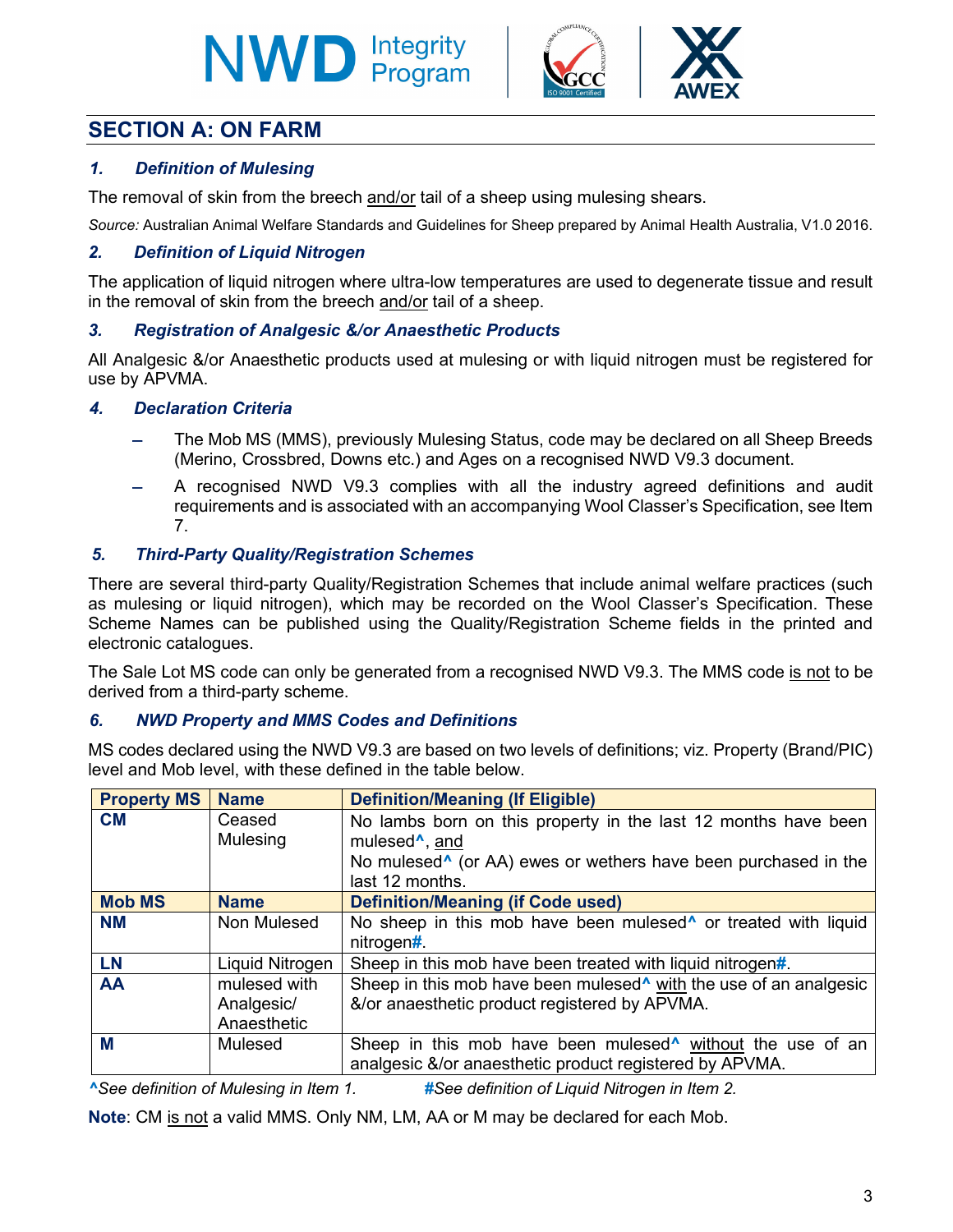



#### *7. The National Wool Declaration*

*(a)* The NWD is the responsibility of the Owner/Manager of a property.

When signing the NWD, the Owner/Manager warrants that: "By signing this National Wool Declaration, I warrant that (a) I am authorised to complete this declaration and confirm that all details contained in it are true and correct, (b) I authorise the selling agent to submit this document to the Australian Wool Exchange (AWEX), if requested, for the purpose of the Integrity Program and (c) I understand that random desk audits and on farm inspections are undertaken, the results of which may be made available to the buyers of the declared wool and the selling agent. Details of the AWEX NWD - Integrity Program and Privacy Policy are available on the AWEX website: [www.awex.com.au.](http://www.awex.com.au/)"

- *(b)* The NWD must not be completed by the Wool Classer (unless they are the Owner/Manager), Wool Selling Agent or other persons, unless under explicit instruction by the Owner/Manager. The Owner/Manager's signature is still necessary for a valid declaration.
- *(c)* The NWD is voluntary and may be collected in varying ways depending on Seller preference. That is, some Sellers use a combined Wool Classer's Specification and NWD form (see pages 11 & 12 for Landscape and 13 & 14 for Portrait), while others use a separate NWD form (see page 15). The NWD V9.3 forms are available on the AWEX website: [www.awex.com.au.](http://www.awex.com.au/)

The NWD V9.3 may also be completed and submitted electronically.

- *(d)* Regardless of the cosmetic presentation of the NWD, to be recognised as a valid MS declaration, the definitions and supporting explanations (as specified in Item 6) must be used by all Sellers. A Seller must not change any of the definitions or supporting explanations in the NWD V9.3. MS should be declared, as applicable, at both the Property (PIC/Brand) level (CM) and the Mob level (NM, LN, AA or M).
- *(e)* It is incumbent on the Wool Selling Agent to provide the contact details of the Owner/Manager of the property (Brand) to AWEX to facilitate any potential verification of AA or an on farm inspection for NM, LN or CM (see Item 22). The contact details include Owner/Manager name, postal &/or physical address, phone numbers and email address.

#### *8. Property Level Declaration: Ceased Mulesing*

It is necessary to re-submit the Property (PIC/Brand) level declaration of CM (answering both questions) for every shearing, as it is possible that a property that previously declared CM has changed its animal husbandry/welfare practices.

#### *9. Mob Level Declaration: Business Rules*

The MMS of individual mobs should be declared according to the following rules:

- *(a)* If a mob comprises one MMS, viz.:
	- − only NM sheep, it should be declared as NM.
	- − only LN sheep, it should be declared as LN
	- − only AA sheep, it should be declared as AA.
	- − only M sheep, it should be declared as M.
	- only sheep of unknown MS, it should not be declared, resulting in Not Declared [ND]≈ in the Sale Catalogue or Test Certificate.

≈*Square brackets [ ] are used in this document to refer to a Sale Lot MS code (for ease of reading). The [ ] are not published in Sale Catalogues or Test Certificates.*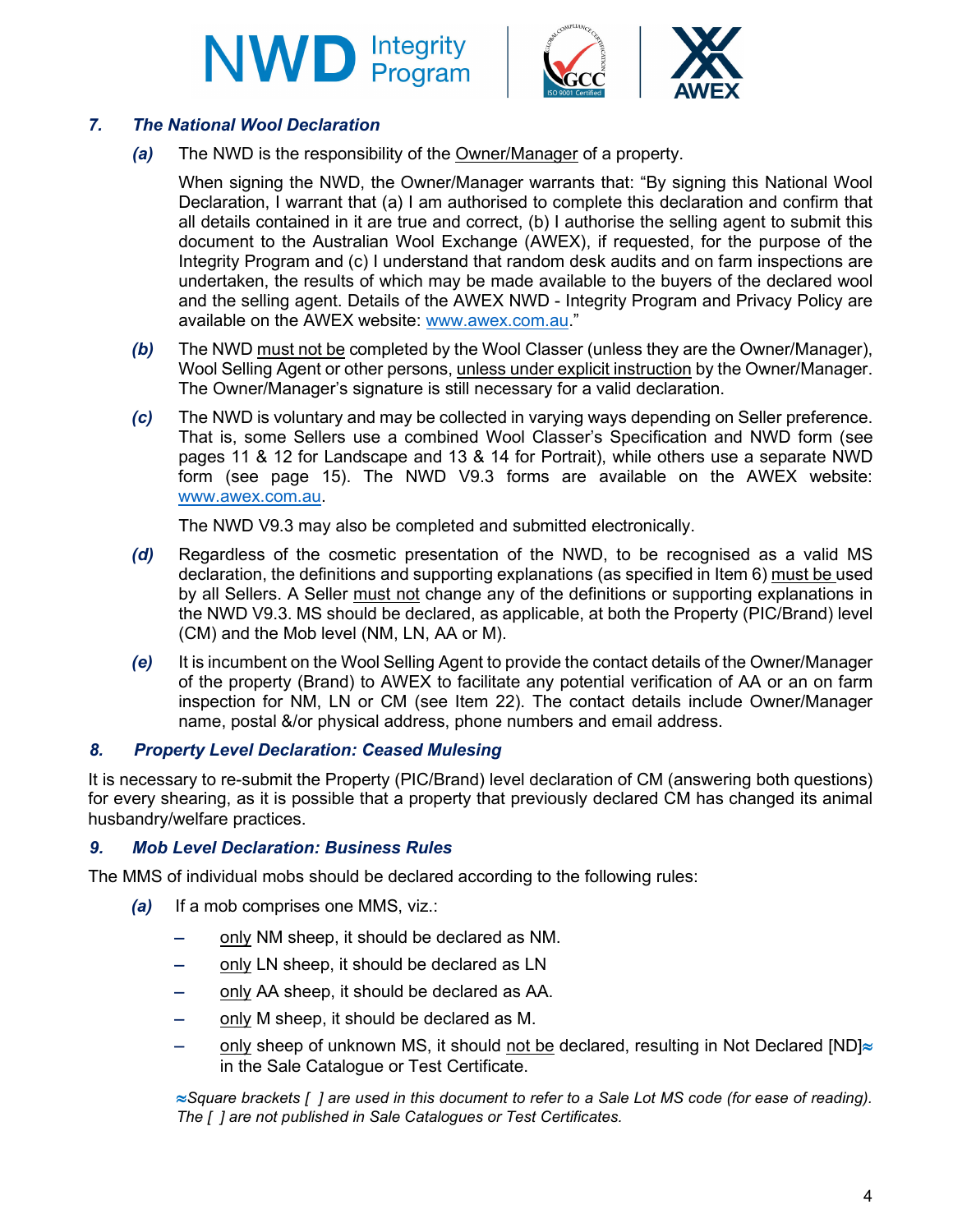



*(b)* The hierarchy for MMS is: NM > LN > AA > M > ND. For mobs of mixed MMS (e.g. the mob is not drafted prior to shearing), the following applies:

|            |    |    | Where a mob contains mixed MMS, the lowest MMS applies |   |     |
|------------|----|----|--------------------------------------------------------|---|-----|
|            |    |    |                                                        |   |     |
| <b>MMS</b> | ΝM | .N | ΑА                                                     | M | ND. |

**Example 1:** If a mob contains LN and AA sheep, using the hierarchy, moving left to right along the horizontal MMS row, the lowest MMS applies, i.e. AA.

**Example 2:** If a mob contains NM, AA and M sheep, using the hierarchy, moving left to right along the horizontal MMS row, the lowest MMS applies, i.e. M.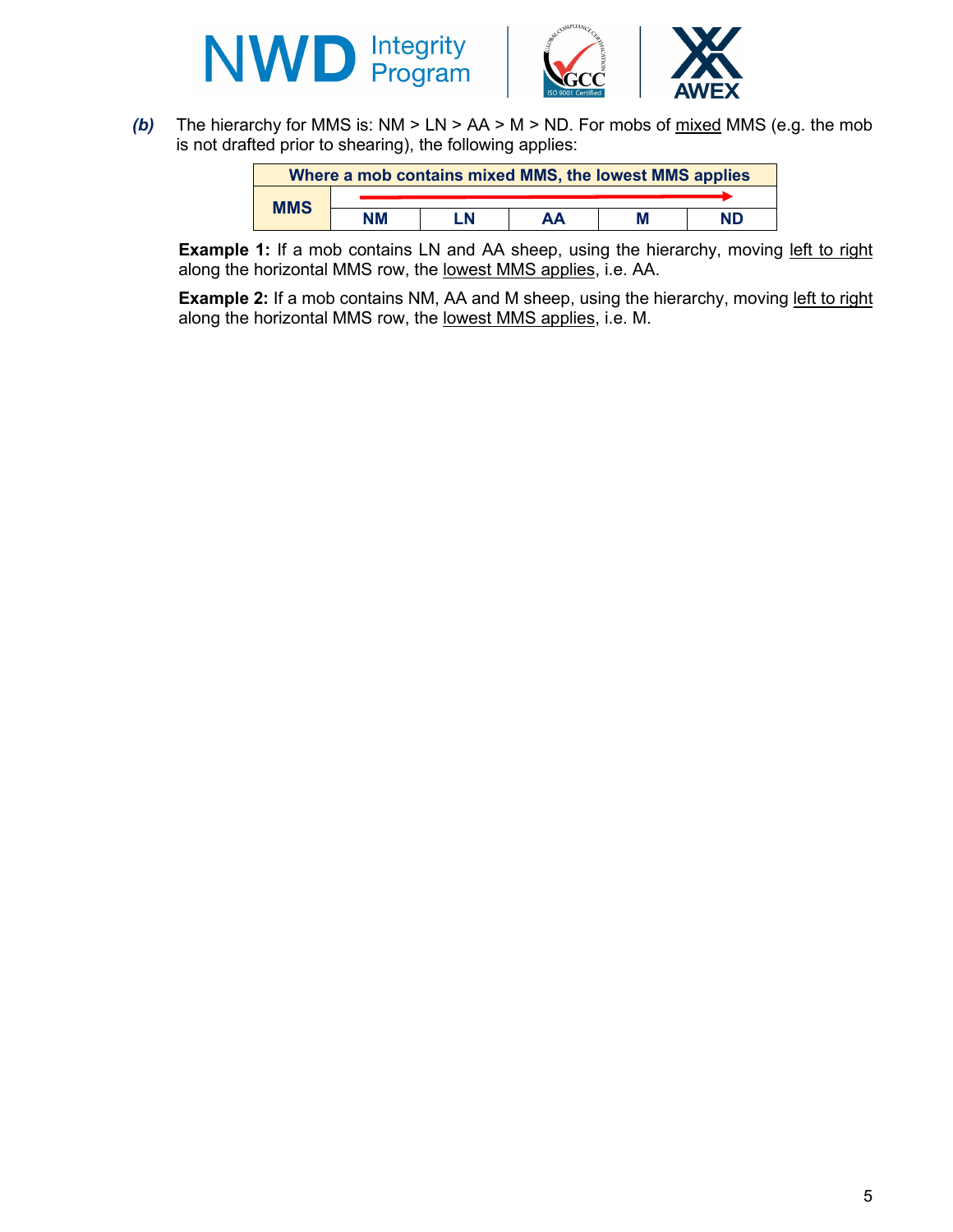# **NWD Integrity**





#### *10. Determination of a Valid Declaration*

The minimum requirements for a valid declaration are:

- *(a)* It must have a Brand.
- *(b)* It must have a Trading Name.
- *(c)* It must be signed by the Owner/Manager.
- *(d)* A MMS of NM, LN, AA, or M must be declared.
- *(e)* The Owner/Manager's contact details must be provided.

#### *11. Publication of Sale Lot MS Codes*

- *(a)* The Sale Lot MS shall be calculated and published in Private/Public Catalogues and Lot Invoices.
- *(b)* The Sale Lot MS shall be published on the IWTO Test Certificate as "declared information".
- *(c)* The Sale Lot MS may be published against all Wool Categories (Fleece, Pieces, Bellies, Lambs, Locks, Crutchings etc.) for any Breed.

#### *12. Definition of Sale Lot MS Codes*

Sale Lot MS Codes published in Sale Catalogues, Test Certificates or Invoices are determined according to the Property and Mob level definitions in Item 6. These Sale Lot MS Codes are described in the table below.

| <b>Sale Lot MS</b><br>$Code\approx$ | <b>Name</b>                  | <b>Definition/Meaning</b>                                                                                                    |  |  |  |  |  |
|-------------------------------------|------------------------------|------------------------------------------------------------------------------------------------------------------------------|--|--|--|--|--|
| [NM]                                | Non Mulesed                  | This Sale Lot contains only wool sourced from sheep/mobs declared<br>as NM.                                                  |  |  |  |  |  |
|                                     |                              | The two Property level CM questions may be answered Yes or No,<br>or if one or both is not completed, [NM] applies.          |  |  |  |  |  |
| [LN]                                | Liquid<br>Nitrogen           | This Sale Lot contains only wool sourced from sheep/mobs declared<br>as LN.                                                  |  |  |  |  |  |
|                                     |                              | The two Property level CM questions may be answered Yes or No,<br>or if one or both is not completed, [LN] applies.          |  |  |  |  |  |
| [CM]                                | Ceased<br><b>Mulesing</b>    | This Sale Lot may contain wool sourced from sheep/mobs declared<br>as AA or M.                                               |  |  |  |  |  |
|                                     |                              | Where both Property level CM questions are answered No, and Mob<br>level questions are answered AA or M, [CM] applies.       |  |  |  |  |  |
| [AA]                                | mulesed with<br>Analgesic    | This Sale Lot contains only wool sourced from sheep/mobs declared<br>as AA.                                                  |  |  |  |  |  |
|                                     | $&\text{/or}$<br>Anaesthetic | Where one, or both, of the Property level CM questions is answered<br>Yes, or if one or both is not completed, [AA] applies. |  |  |  |  |  |
| [M]                                 | Mulesed                      | This Sale Lot contains wool sourced from sheep/mobs declared as<br>М.                                                        |  |  |  |  |  |
|                                     |                              | Where one, or both, of the Property level CM questions is answered<br>Yes, or if one or both is not completed, [M] applies.  |  |  |  |  |  |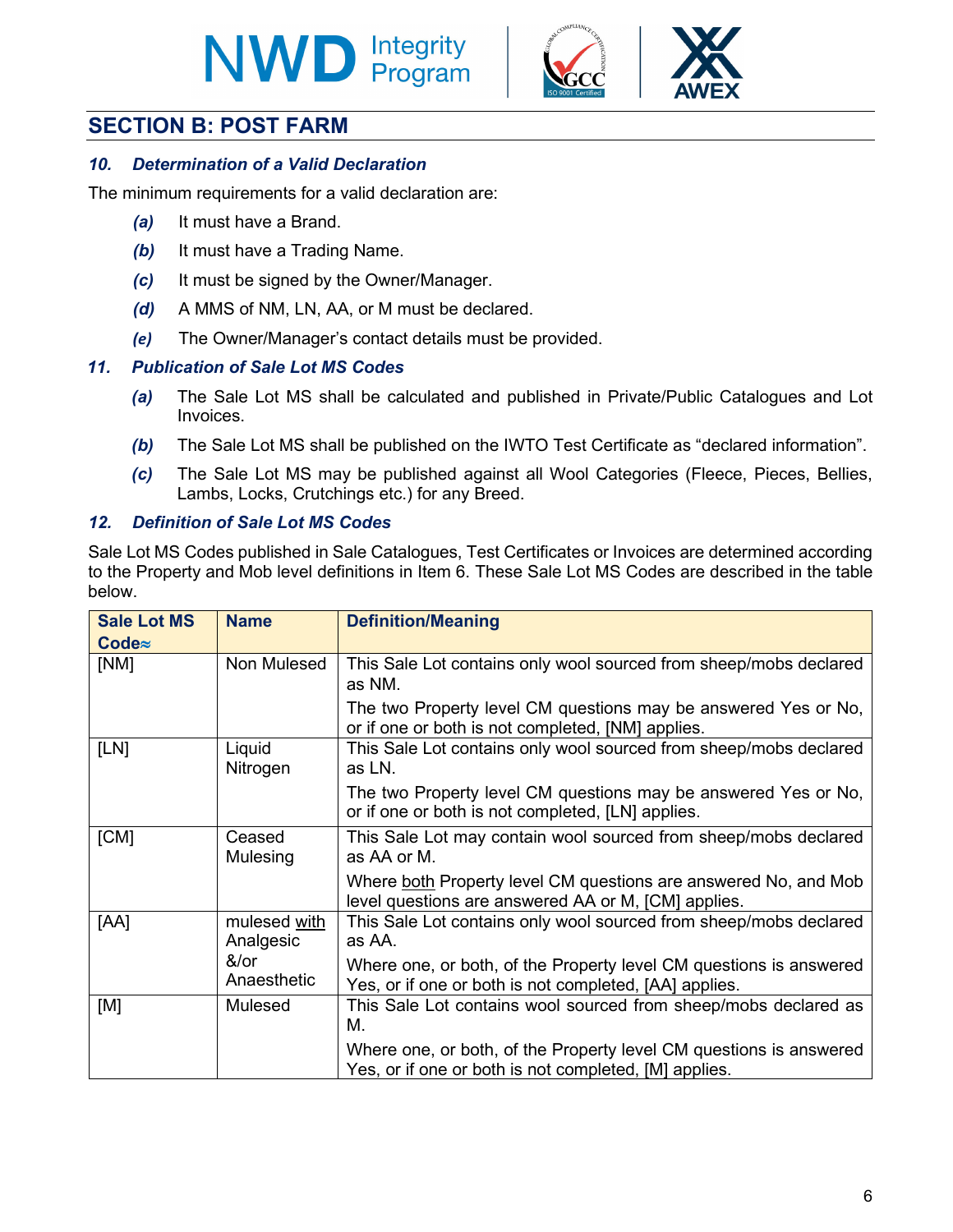





| Sale Lot MS<br>$Code\approx$ | <b>Name</b>  | <b>Definition/Meaning</b>                                                                                                                                                     |
|------------------------------|--------------|-------------------------------------------------------------------------------------------------------------------------------------------------------------------------------|
| [ND]                         | Not Declared | This Sale Lot contains only wool sourced from sheep/mobs where no<br>Mob level declaration has been made.                                                                     |
|                              |              | Where one, or both, of the Property level CM questions is answered<br>Yes, or if one or both is not completed, and the Mob level questions<br>are not answered, [ND] applies. |
|                              |              | Where both Property level CM questions are answered No, and the<br>Mob level questions are not completed, [ND] applies.                                                       |

≈*Square brackets [ ] are used in this document to refer to a Sale Lot MS code (for ease of reading). The [ ] are not published in catalogues or certificates.*

#### *13. Business Rules where Bale/Sale Lot contains Components of Mixed MMS*

Where a bale or Sale Lot contains wool from a mob or mobs of mixed MMS, the lowest MS value shall apply as follows.

The MMS values from highest to lowest are: **NM** > **LN** > **AA** > **M** > **ND**.

#### *14. Calculation Logic for Sellers: Sale Lot MS*

The following rules define the Sale Lot MS for a P, D or F (Wool Preparation Category) Certificate:

- *(a)* Determine if the NWD is a valid Declaration, see minimum requirements in Item 10. If the minimum requirements are not met, all associated Sale Lots are deemed Not Declared [ND].
- *(b)* Determine the MMS:
	- If only one mob exists (in the bale or Sale Lot), the MMS of the mob shall apply, or
	- Where a bale or Sale Lot contains multiple mobs of differing MMS, the lowest MMS shall apply, viz.  $NM > LN > AA > M > ND$ .
	- Determine eligibility for CM status, viz. the two Property (Brand/PIC) level questions are as follows:
		- *1. Have any lambs born on this property been mulesed in the last 12 months? and*
		- *2. Have any mulesed (or AA) ewes/wethers been purchased in the last 12 months?* 
			- *i.* Where the Owner/Manager answers "No" to both Property level questions, the property is eligible for CM status, and the following applies:
				- If the MMS is NM, the result shall be [NM].
				- If the MMS is LN, the result shall be [LN],
				- If the MMS is AA or M, the result shall be [CM].
				- If the MMS is not completed, the result shall be [ND].
			- *ii.* Where one or both of the Property level CM questions is answered Yes, or if one or both is not completed, the property is not eligible for CM status, and the following applies:
				- If the MMS is NM, LN, AA, M or ND, the result shall be [NM], [LN], [AA], [M] or [ND], respectively.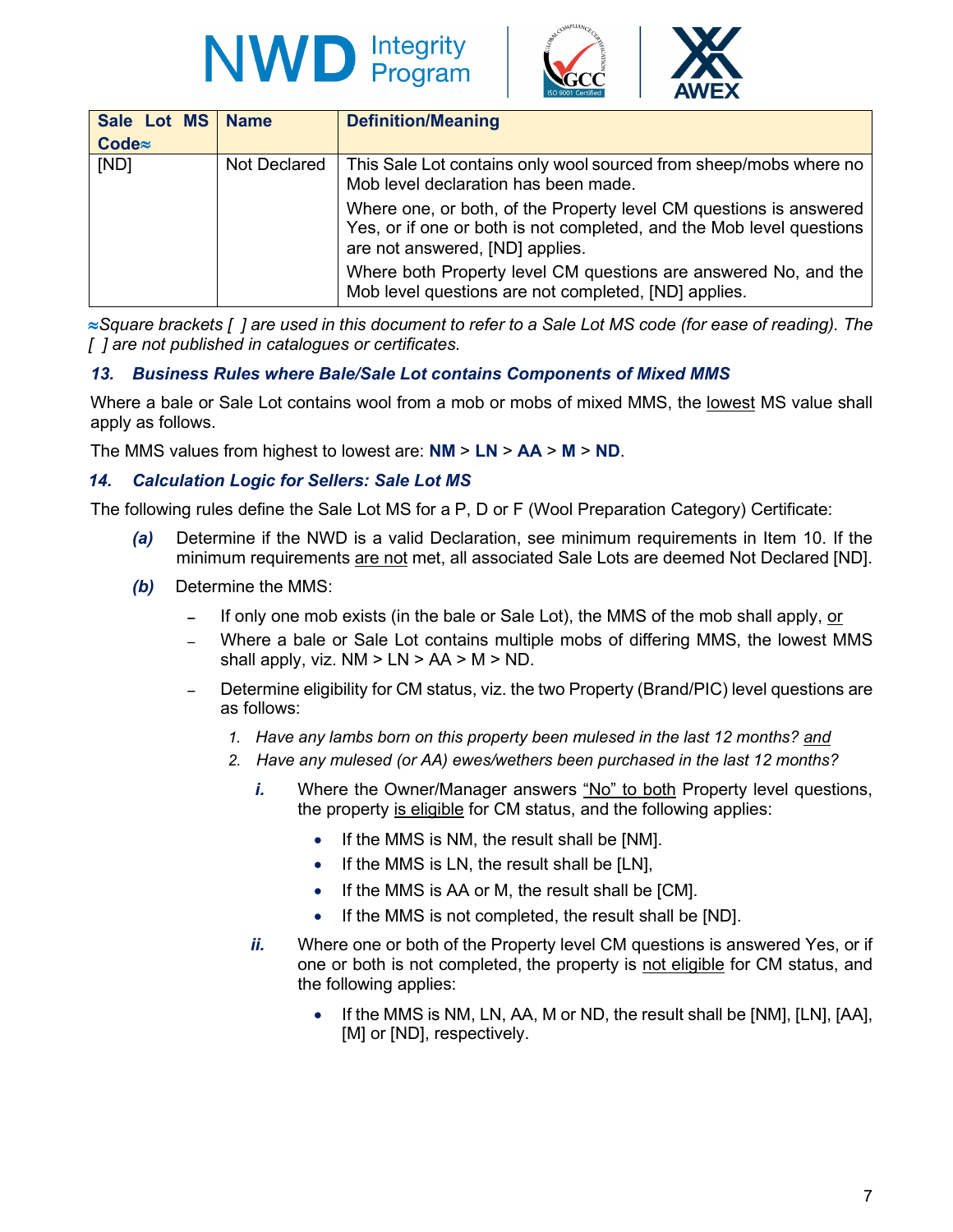





The following table maps the MMS to Sale Lot MS, taking into account whether the property is eligible for CM status.

| Where the Property is eligible for CM status |      |  |  |  |  |  |  |  |  |  |
|----------------------------------------------|------|--|--|--|--|--|--|--|--|--|
| <b>Sale Lot MS</b><br><b>Mob MS</b>          |      |  |  |  |  |  |  |  |  |  |
|                                              | 'NM1 |  |  |  |  |  |  |  |  |  |
|                                              | ILN  |  |  |  |  |  |  |  |  |  |
| ΔА                                           | CM.  |  |  |  |  |  |  |  |  |  |
|                                              |      |  |  |  |  |  |  |  |  |  |
| Not completed                                |      |  |  |  |  |  |  |  |  |  |

*Note,* if LN and AA or M wool is mixed, the lowest MMS shall apply, viz, AA or M, respectively. And based on a derived MMS of AA or M, the Sale Lot Mulesing Status would be CM.

The following table maps the MMS to Sale Lot MS, taking into account whether the property is not eligible for CM status.

| Where the Property is not eligible for CM status |                    |  |  |  |  |  |  |  |  |  |  |
|--------------------------------------------------|--------------------|--|--|--|--|--|--|--|--|--|--|
| <b>Mob MS</b>                                    | <b>Sale Lot MS</b> |  |  |  |  |  |  |  |  |  |  |
| NM                                               | [NM]               |  |  |  |  |  |  |  |  |  |  |
|                                                  | II N               |  |  |  |  |  |  |  |  |  |  |
| ДД                                               | IA A               |  |  |  |  |  |  |  |  |  |  |
|                                                  | [M]                |  |  |  |  |  |  |  |  |  |  |
| Not completed                                    |                    |  |  |  |  |  |  |  |  |  |  |

*Note,* if LN and AA or M wool is mixed, the lowest MMS shall apply, viz, AA or M, respectively.

#### *16. Calculation Logic for Sellers: Interlot MS (Sale Lots)*

The following rules define the Interlot MS for an I (Wool Preparation Category) Certificate:

- *(a)* Where the Sale Lot MS is the same for each component of a Family Interlot (i.e. same Brand) or Mixed Source Interlot, that MS value will apply to the Interlot, i.e. [NM], [LN], [CM], [AA], [M] or [ND].
- *(b)* Where the Sale Lot MS is different for any components of a Family Interlot (i.e. same Brand) or Mixed Source Interlot, the lowest MS value will apply to the Interlot. The values from highest to lowest are:  $[NM]$  >  $[LN]$  >  $[CM]$  >  $[AA]$  >  $[M]$  >  $[ND]$ .

#### *17. Calculation Logic for Sellers: Bulk Class MS (Sale Lots)*

The following rules define the Bulk Class MS for a B or Q (Wool Preparation Category) Certificate:

- *(a)* Where the MS is the same for each portion/component of a Bulk Class Sale Lot, that MS value will apply to the Bulk Class Sale Lot, i.e. [NM], [LN], [CM], [AA], [M] or [ND].
- *(b)* Where the MS is different for any portion/component of a Bulk Class Sale Lot, the lowest MS value will apply to the Bulk Class. The values from highest to lowest are: [NM] > [LN] > [CM]  $>$  [AA]  $>$  [M]  $>$  [ND].

*Note,* both (a) and (b) must be supported by documented evidence provided to AWEX on request, including itemised Wool Classer's Specifications, NWDs and weights for each portion/component.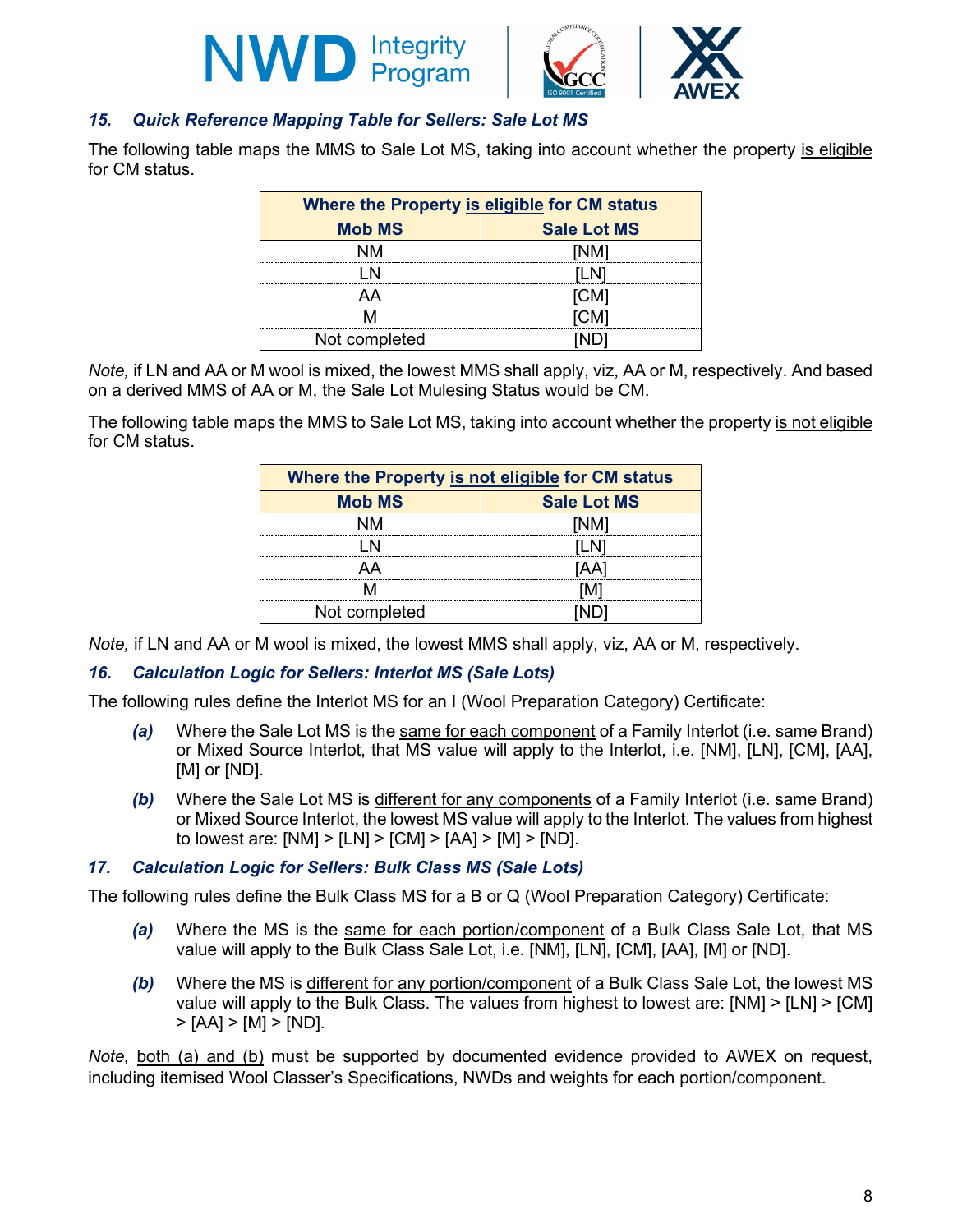



#### *18. Calculation Logic for AWTA: Objectively Matched Lot MS (Sale Lots)*

The following rules define the OML MS for a M or N (Wool Preparation Category) Certificate:

- *(a)* Where the Sale Lot MS is the same for each component of an OML, that MS value will apply to the OML, i.e. [NM], [LN], [CM], [AA], [M] or [ND].
- *(b)* Where the Sale Lot MS is different for any component of an OML, the lowest MS value will apply to the OML. The values from highest to lowest are: [NM] > [LN] > [CM] > [AA] > [M] > [ND].

#### *19. Seller Rules post-25 July 2022 for MS Declarations based on NWD V8.0 or earlier*

Sale Lots (P, D and F Certificates), Interlots (I Certificates) and Bulk Class (B and Q Certificates) require rules to change the MS of lots sampled pre- and post-25 July 2022.

The rules for any lots sampled post-25 July 2022 based on NWD V8.0 or earlier are:

- *(a)* For Sale Lot MS declared as Non Mulesed [NM], the Seller will apply [NM].
- *(b)* For Sale Lot MS declared as Mulesed [M], the Seller will change [ ] to [M].
- *(c)* For Sale Lot MS declared as Pain Relief [PR], the Seller will change [PR] to [AA].
- *(d)* For Sale Lot MS declared as Ceased Mulesing [CM]), the Seller will apply [CM].

Sellers should note, for any Test Certificate reissues, the rules post-25 July 2022 based on NWD V8.0 or earlier are:

*(e)* For a Seller request to reissue MS on Bulk Class (B and Q Certificates) sampled pre-25 July 2022, the requested MS must be [ND]; if not, [ND] will be applied by AWTA.

*Note,* a Seller request to reissue Test Certificates for any changes other than MS will also result in the MS being updated, with all the rules in Item 19 applied by AWTA.

#### *20. AWTA Rules post-25 July 2022 for MS Declarations based on NWD V8.0 or earlier*

Sale Lots (P, D and F Certificates), Interlots (I Certificates), Bulk Class (B and Q Certificates) and OMLs (M Certificates) require rules to change the MS of Test Certificates issued post-25 July 2022.

The rules for any Test Request Verification (TRV) received or any Test Certificates reissued, reprinted, retransmitted or combined post-25 July 2022 based on NWD V8.0 or earlier are:

- *(a)* Where Sale Lot MS is Non Mulesed [NM], AWTA will apply [NM].
- *(b)* Where Sale Lot MS is Mulesed (M), AWTA will change [ ] to [M].
- *(c)* Where Sale Lot MS is Pain Relief [PR], AWTA will change [PR] to [AA].
- *(d)* Where a Sale Lot MS is Ceased Mulesing [CM], AWTA will apply [CM].
- *(e)* When reissuing MS on Bulk Class (B and Q Certificates) sampled pre-25 July 2022, the requested MS must be [ND]; if not, AWTA will apply [ND].

Note, reissuing Test Certificates for any changes other than MS will also result in the MS being updated, with the above rules applied.

- *(f)* When reprinting and retransmitting Test Certificates issued pre-25 July 2022, the original MS declarations will be retained, as historical data will not be changed. Sellers/Buyers/Traders can request that these be reissued with the updated MS, which will then be provided on a new Test Certificate, with the above rules applied.
- *(g)* Combined Test Certificates requested post-25 July 2022 that contain lots that were issued as [PR] or [ ] pre-25 July 2022 will retain [PR] or [ ] in the sale lot list on the right hand side of the combination, as historical data will not be changed. Where Buyers/Exporters require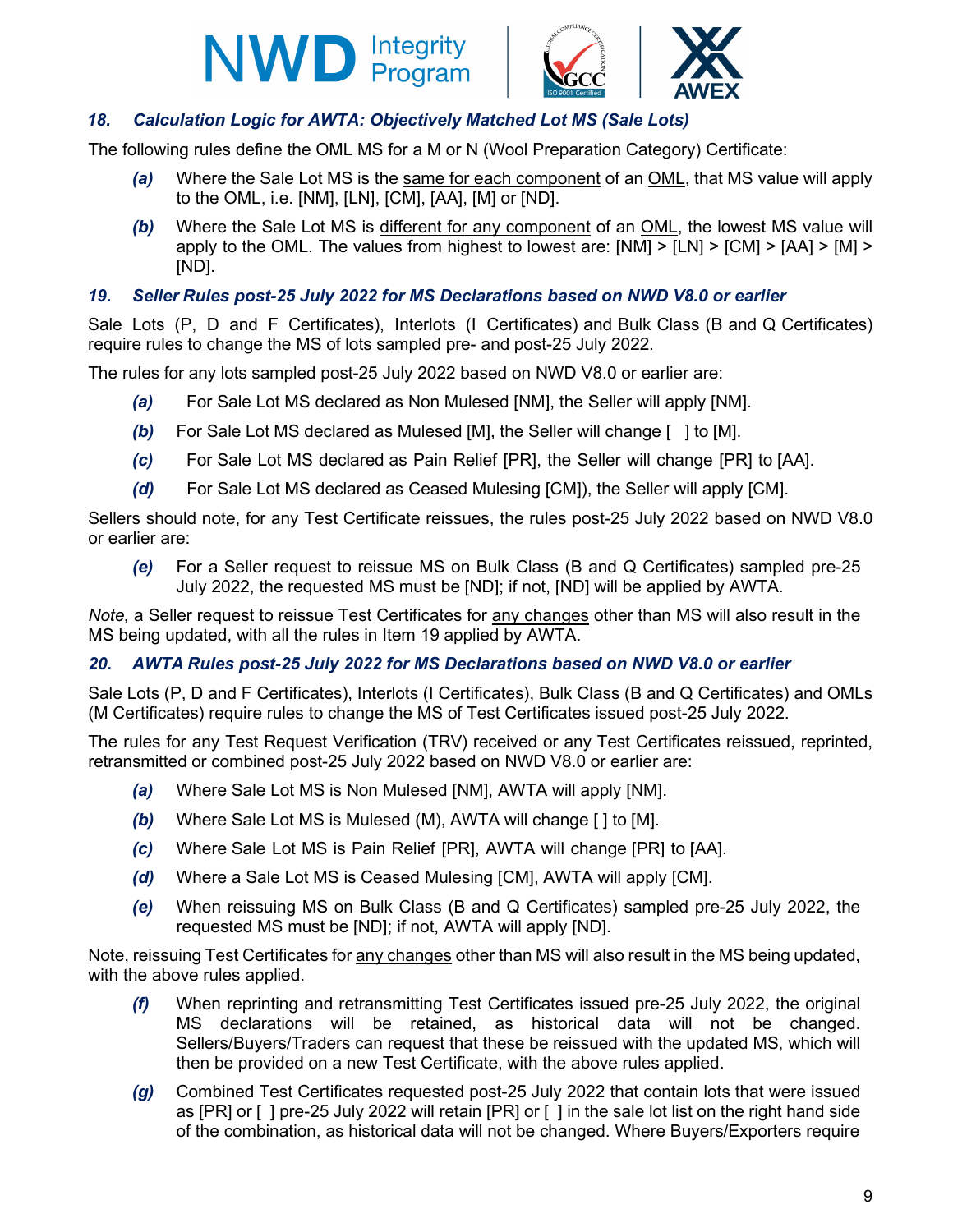



sale lots to be re-issued, requests should be referred back to the original seller, who will then advise AWTA to reissue the certificate. This must be done prior to requesting the Combination certificate.

#### *21. Quick Reference Mapping Table for NWD V8.0 or earlier, sampled post-25 July 2022*

*Note,* the AWTA Network does not validate the transmission of MS data.

The following table summarises the translation of NWD V8.0 or earlier Sale Lots (P, D and F Certificates), Interlots (I and N Certificates), Bulk Class (B and Q Certificates) and OMLs (M Certificate) to NWD V9.3:

| NWD V8.0 or earlier sampled post-25 July 2022 |                      |  |  |  |  |  |  |  |  |  |
|-----------------------------------------------|----------------------|--|--|--|--|--|--|--|--|--|
| <b>MS Declared</b>                            | <b>MS Conversion</b> |  |  |  |  |  |  |  |  |  |
|                                               |                      |  |  |  |  |  |  |  |  |  |
| AA                                            | 'AAı                 |  |  |  |  |  |  |  |  |  |
|                                               |                      |  |  |  |  |  |  |  |  |  |
|                                               |                      |  |  |  |  |  |  |  |  |  |
|                                               |                      |  |  |  |  |  |  |  |  |  |
|                                               |                      |  |  |  |  |  |  |  |  |  |

#### *22. National Wool Declaration - Integrity Program*

The National Wool Declaration - Integrity Program (NWD-IP) is an extensive program of Desktop Audits/Verifications and On Farm Inspections conducted by the AWEX, which was designed to build wool pipeline and consumer confidence in Australian wool. It aims to:

- *(a)* establish the accuracy of the NWD with respect to MS declarations,
- *(b)* provide an independent monitoring and reporting service to industry, and
- *(c)* in the event of Non Compliance, apply corrective actions to prevent recurrence.

Declarations of NM, LN, AA or CM are all eligible to be randomly selected for an NWD-IP Desktop Audit, Verification or On Farm Inspection, as per the following:

*Desktop Audit* – Validate that the correct MMS is published ~1,500 Declarations p/a.

*Desktop Verification of LN or AA* – Validate mobs declared as LN or AA ~450 Verifications p/a.

*Note,* alternatively, LN may be validated through an On Farm Inspection.

*On Farm Inspection* – Validate mobs declared as NM or CM (or LN) ~225 Inspections p/a.

See Brochures "NWD V9.3 Declaring what the World's Demanding" and "How to Complete the NWD Correctly", available at [www.awex.com.au.](http://www.awex.com.au/)

#### *For further information contact:*

Dr Kerry Hansford, AWEX Technical Projects Manager, e. [khansford@awex.com.au](mailto:khansford@awex.com.au) or p. 03 9318 0277

Mr Mark Grave, AWEX Chief Executive Officer, e. [mgrave@awex.com.au](mailto:mgrave@awex.com.au) or p. 02 9428 6100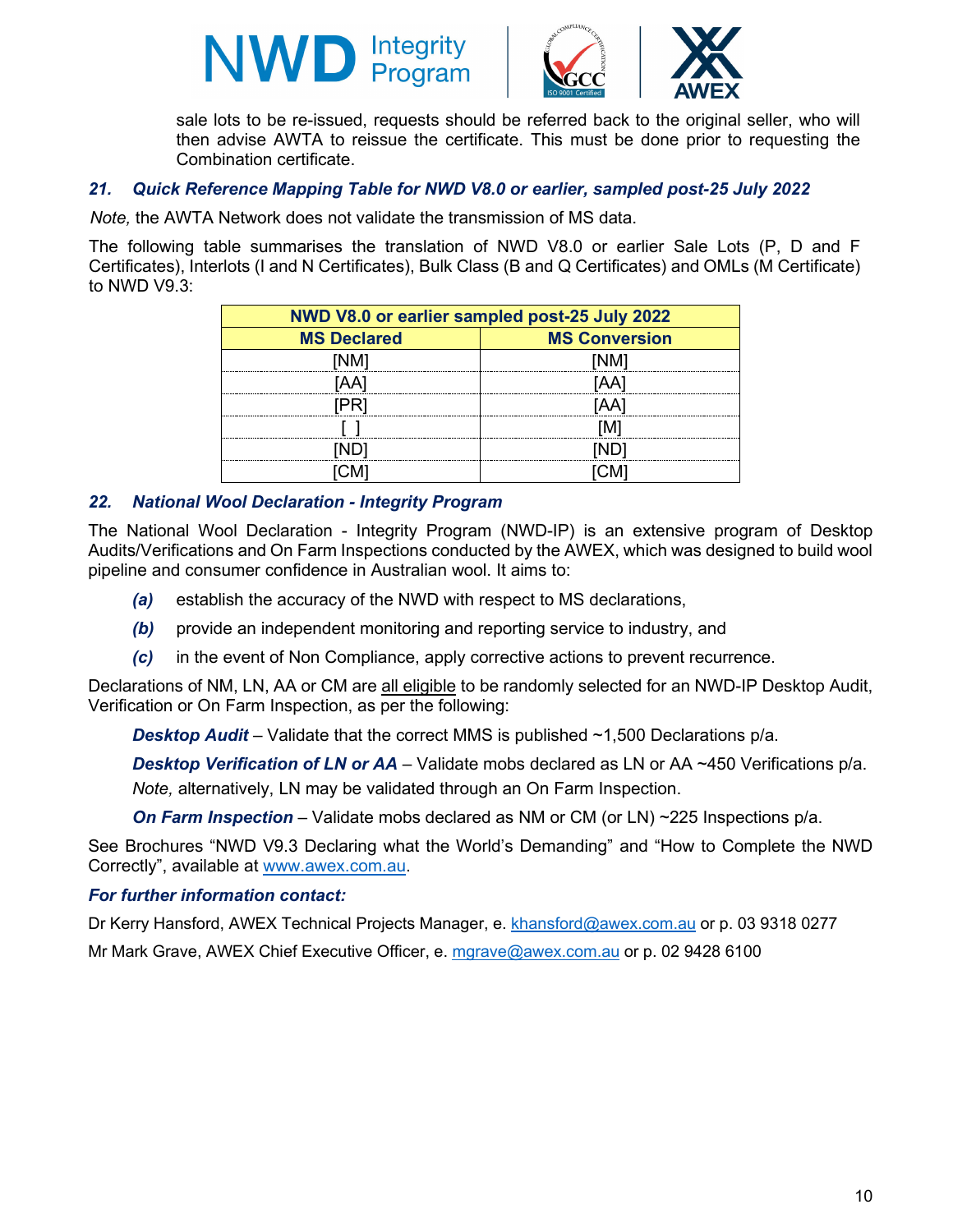WOOL CLASSER'S SPECIFICATION Page ( ) of ( )

| <b>BROKER-ID/LOGO</b>            | <b>FARM BRAND</b>            | I BUSINESS DETAILS | <b>SHEARING DETAILS</b> |  |  |  |  |
|----------------------------------|------------------------------|--------------------|-------------------------|--|--|--|--|
|                                  |                              |                    |                         |  |  |  |  |
|                                  |                              |                    |                         |  |  |  |  |
| <b>WOOL NO. / CLIENT CODE</b>    |                              |                    |                         |  |  |  |  |
|                                  |                              |                    |                         |  |  |  |  |
|                                  | <b>OFFERING INSTRUCTIONS</b> |                    |                         |  |  |  |  |
| <b>DELIVERY CENTRE</b>           |                              |                    |                         |  |  |  |  |
|                                  |                              | Email.             |                         |  |  |  |  |
| WOOL CLASSER DETAILS Stencil No. |                              |                    |                         |  |  |  |  |
|                                  |                              |                    |                         |  |  |  |  |

|                   | <b>Office Use Only</b>                       |      |           | No.          | <b>Bale Description</b>                       |                                                                                                                                                                                                                                                                                         | <b>Individual Bale Numbers</b> |                      |                    |                                                        |   |                                        |  |                                                               |   |                                           |    |                                    | <b>Bin</b>                                                                  | <b>Classer's Comments</b> |                                                                                                                                                                                                                                                                                                                                                                                                                                                    |
|-------------------|----------------------------------------------|------|-----------|--------------|-----------------------------------------------|-----------------------------------------------------------------------------------------------------------------------------------------------------------------------------------------------------------------------------------------------------------------------------------------|--------------------------------|----------------------|--------------------|--------------------------------------------------------|---|----------------------------------------|--|---------------------------------------------------------------|---|-------------------------------------------|----|------------------------------------|-----------------------------------------------------------------------------|---------------------------|----------------------------------------------------------------------------------------------------------------------------------------------------------------------------------------------------------------------------------------------------------------------------------------------------------------------------------------------------------------------------------------------------------------------------------------------------|
|                   | Lot / Sale                                   | AM I | <b>MS</b> | <b>Bales</b> |                                               |                                                                                                                                                                                                                                                                                         | 1                              | $\overline{2}$       | 3                  |                                                        | 5 | 6                                      |  | 8                                                             | 9 | 10                                        | 11 | 12                                 | <b>Numbers</b>                                                              | Code                      |                                                                                                                                                                                                                                                                                                                                                                                                                                                    |
|                   |                                              |      |           |              |                                               |                                                                                                                                                                                                                                                                                         |                                |                      |                    |                                                        |   |                                        |  |                                                               |   |                                           |    |                                    |                                                                             |                           |                                                                                                                                                                                                                                                                                                                                                                                                                                                    |
|                   |                                              |      |           |              |                                               |                                                                                                                                                                                                                                                                                         |                                |                      |                    |                                                        |   |                                        |  |                                                               |   |                                           |    |                                    |                                                                             |                           |                                                                                                                                                                                                                                                                                                                                                                                                                                                    |
|                   |                                              |      |           |              |                                               |                                                                                                                                                                                                                                                                                         |                                |                      |                    |                                                        |   |                                        |  |                                                               |   |                                           |    |                                    |                                                                             |                           |                                                                                                                                                                                                                                                                                                                                                                                                                                                    |
|                   |                                              |      |           |              |                                               |                                                                                                                                                                                                                                                                                         |                                |                      |                    |                                                        |   |                                        |  |                                                               |   |                                           |    |                                    |                                                                             |                           |                                                                                                                                                                                                                                                                                                                                                                                                                                                    |
|                   |                                              |      |           |              |                                               |                                                                                                                                                                                                                                                                                         |                                |                      |                    |                                                        |   |                                        |  |                                                               |   |                                           |    |                                    |                                                                             |                           |                                                                                                                                                                                                                                                                                                                                                                                                                                                    |
|                   |                                              |      |           |              |                                               |                                                                                                                                                                                                                                                                                         |                                |                      |                    |                                                        |   |                                        |  |                                                               |   |                                           |    |                                    |                                                                             |                           |                                                                                                                                                                                                                                                                                                                                                                                                                                                    |
|                   |                                              |      |           |              |                                               |                                                                                                                                                                                                                                                                                         |                                |                      |                    |                                                        |   |                                        |  |                                                               |   |                                           |    |                                    |                                                                             |                           |                                                                                                                                                                                                                                                                                                                                                                                                                                                    |
|                   |                                              |      |           |              |                                               |                                                                                                                                                                                                                                                                                         |                                |                      |                    |                                                        |   |                                        |  |                                                               |   |                                           |    |                                    |                                                                             |                           |                                                                                                                                                                                                                                                                                                                                                                                                                                                    |
|                   |                                              |      |           |              |                                               |                                                                                                                                                                                                                                                                                         |                                |                      |                    |                                                        |   |                                        |  |                                                               |   |                                           |    |                                    |                                                                             |                           |                                                                                                                                                                                                                                                                                                                                                                                                                                                    |
|                   |                                              |      |           |              |                                               |                                                                                                                                                                                                                                                                                         |                                |                      |                    |                                                        |   |                                        |  |                                                               |   |                                           |    |                                    |                                                                             |                           |                                                                                                                                                                                                                                                                                                                                                                                                                                                    |
|                   |                                              |      |           |              |                                               |                                                                                                                                                                                                                                                                                         |                                |                      |                    |                                                        |   |                                        |  |                                                               |   |                                           |    |                                    |                                                                             |                           |                                                                                                                                                                                                                                                                                                                                                                                                                                                    |
|                   |                                              |      |           |              |                                               |                                                                                                                                                                                                                                                                                         |                                |                      |                    |                                                        |   |                                        |  |                                                               |   |                                           |    |                                    |                                                                             |                           |                                                                                                                                                                                                                                                                                                                                                                                                                                                    |
|                   |                                              |      |           |              |                                               |                                                                                                                                                                                                                                                                                         |                                |                      |                    |                                                        |   |                                        |  |                                                               |   |                                           |    |                                    |                                                                             |                           |                                                                                                                                                                                                                                                                                                                                                                                                                                                    |
|                   | <b>TOTAL BALES</b>                           |      |           |              |                                               |                                                                                                                                                                                                                                                                                         |                                |                      |                    | <b>NATIONAL WOOL DECLARATION V9.3, March 2022</b>      |   |                                        |  |                                                               |   |                                           |    |                                    |                                                                             |                           |                                                                                                                                                                                                                                                                                                                                                                                                                                                    |
| NM:<br>LN:<br>AA: |                                              |      |           |              | Sheep have been treated with liquid nitrogen. | <b>Mob Status</b> (see Definitions/Supporting Explanations)<br>No sheep in this mob have been mulesed or treated with liquid nitrogen.<br>Sheep have been mulesed with an analgesic &/or anaesthetic product.<br>Sheep have been mulesed without an analgesic &/or anaesthetic product. |                                |                      |                    |                                                        |   | <b>AWEX</b>                            |  |                                                               |   | <b>Property Identification Code (PIC)</b> |    |                                    | 1. Have any lambs born on this property been mulesed in the last 12 months? |                           | Ceased Mulesing Status - Please answer the following questions (circle answers)<br>Yes or No<br>2. Have any mulesed (or AA) ewes/wethers been purchased in the last 12 months? Yes or No                                                                                                                                                                                                                                                           |
| Mob<br>No.        | Bale Range or<br>1 <sup>st</sup> Bale in Mob |      |           |              | <b>Mob Status</b><br>(circle one per mob)     | Age/<br><b>Shearing</b><br>Code                                                                                                                                                                                                                                                         |                                | <b>Breed</b><br>Code | <b>Sex</b><br>Code | <b>Contact with</b><br><b>Shedding</b><br>Breeds (Y/N) |   | <b>Mob</b><br><b>Crutched</b><br>(Y/N) |  | <b>Crutched within 3</b><br>months prior to<br>Shearing (Y/N) |   | Wool<br>Length<br>(mm)                    |    | <b>VM</b><br>(Low, Med<br>or High) |                                                                             |                           | <b>Comments, Mob Matching Information,</b><br>or Additional PICs                                                                                                                                                                                                                                                                                                                                                                                   |
|                   |                                              |      |           |              | NM LN AA M                                    |                                                                                                                                                                                                                                                                                         |                                |                      |                    |                                                        |   |                                        |  |                                                               |   |                                           |    |                                    |                                                                             |                           |                                                                                                                                                                                                                                                                                                                                                                                                                                                    |
|                   |                                              |      |           | NM LN        | AA M                                          |                                                                                                                                                                                                                                                                                         |                                |                      |                    |                                                        |   |                                        |  |                                                               |   |                                           |    |                                    |                                                                             |                           |                                                                                                                                                                                                                                                                                                                                                                                                                                                    |
|                   |                                              |      |           | NM LN        | AA M                                          |                                                                                                                                                                                                                                                                                         |                                |                      |                    |                                                        |   |                                        |  |                                                               |   |                                           |    |                                    |                                                                             |                           |                                                                                                                                                                                                                                                                                                                                                                                                                                                    |
|                   |                                              |      |           | NM LN        | <b>AA</b>                                     | M                                                                                                                                                                                                                                                                                       |                                |                      |                    |                                                        |   |                                        |  |                                                               |   |                                           |    |                                    |                                                                             |                           |                                                                                                                                                                                                                                                                                                                                                                                                                                                    |
|                   |                                              |      |           |              | NM LN AA M                                    |                                                                                                                                                                                                                                                                                         |                                |                      |                    |                                                        |   |                                        |  |                                                               |   |                                           |    |                                    |                                                                             |                           |                                                                                                                                                                                                                                                                                                                                                                                                                                                    |
|                   |                                              |      |           |              |                                               | available to the buyers of the declared wool & the selling agent. Details of the AWEX NWD - Integrity Program & Privacy Policy are available on the AWEX website: www.awex.com.au                                                                                                       |                                |                      |                    |                                                        |   |                                        |  |                                                               |   |                                           |    |                                    |                                                                             |                           | By signing this National Wool Declaration, I warrant that (a) I am authorised to complete this declaration & confirm that all details contained in it are true & correct, (b) I authorise the selling agent to submit this doc<br>to the Australian Wool Exchange (AWEX), if requested, for the purpose of the Integrity Program & (c) I understand that random desk audits & on farm inspections are undertaken, the results of which may be made |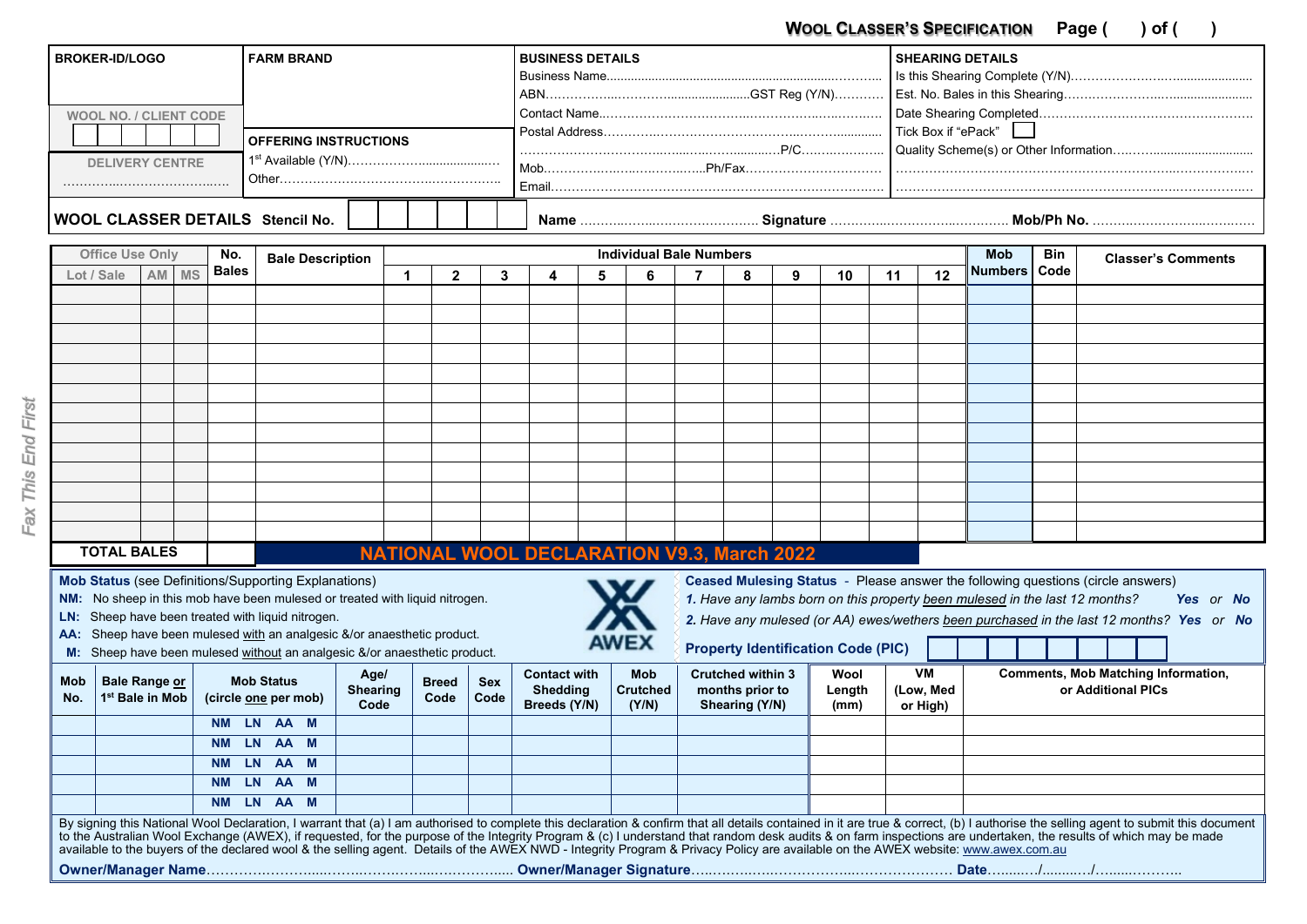| <b>National Wool Declaration (NWD) Definitions/Supporting Explanations</b><br>Please use the most accurate definition that applies to each mob. Mobs treated with Liquid Nitrogen must be declared as LN. |                                                                                                                                                                                 |                                     |                         |                        |           |                 |   |  |  |  |  |  |  |  |
|-----------------------------------------------------------------------------------------------------------------------------------------------------------------------------------------------------------|---------------------------------------------------------------------------------------------------------------------------------------------------------------------------------|-------------------------------------|-------------------------|------------------------|-----------|-----------------|---|--|--|--|--|--|--|--|
|                                                                                                                                                                                                           |                                                                                                                                                                                 | <b>Definitions</b>                  |                         |                        |           |                 |   |  |  |  |  |  |  |  |
| Non Mulesed (NM)                                                                                                                                                                                          | No sheep in this mob have been mulesed <sup><math>\wedge</math></sup> or treated with liquid nitrogen#.                                                                         |                                     |                         |                        |           |                 |   |  |  |  |  |  |  |  |
| Liquid Nitrogen (LN)                                                                                                                                                                                      | Sheep in this mob have been treated with liquid nitrogen#.                                                                                                                      |                                     |                         |                        |           |                 |   |  |  |  |  |  |  |  |
| Analgesic &/or Anaesthetic (AA)                                                                                                                                                                           | Sheep in this mob have been mulesed <sup>^</sup> with the use of an analgesic &/or anaesthetic product registered by APVMA.                                                     |                                     |                         |                        |           |                 |   |  |  |  |  |  |  |  |
| Mulesed (M)                                                                                                                                                                                               | Sheep in this mob have been mulesed <sup>^</sup> without the use of an analgesic &/or anaesthetic product registered by APVMA.                                                  |                                     |                         |                        |           |                 |   |  |  |  |  |  |  |  |
| <b>Ceased Mulesing (CM)</b>                                                                                                                                                                               | No lambs born on this property in the last 12 months have been mulesed <sup>^</sup> .                                                                                           |                                     |                         |                        |           |                 |   |  |  |  |  |  |  |  |
|                                                                                                                                                                                                           | No mulesed <sup>^</sup> (or AA) ewes or wethers have been purchased in the last 12 months.                                                                                      |                                     |                         |                        |           |                 |   |  |  |  |  |  |  |  |
|                                                                                                                                                                                                           |                                                                                                                                                                                 | <b>Supporting Explanations</b>      |                         |                        |           |                 |   |  |  |  |  |  |  |  |
| <b>AMulesing</b>                                                                                                                                                                                          | The removal of skin from the breech and/or tail of a sheep using mulesing shears.                                                                                               |                                     |                         |                        |           |                 |   |  |  |  |  |  |  |  |
|                                                                                                                                                                                                           | Source: Australian Animal Welfare Standards and Guidelines for Sheep prepared by Animal Health Australia, V1.0 2016.                                                            |                                     |                         |                        |           |                 |   |  |  |  |  |  |  |  |
| #Liquid Nitrogen                                                                                                                                                                                          | The application of liquid nitrogen where ultra-low temperatures are used to degenerate tissue and result in the removal<br>of skin from the breech and/or tail of a sheep.      |                                     |                         |                        |           |                 |   |  |  |  |  |  |  |  |
| <b>Mobs of Mixed Status</b>                                                                                                                                                                               | For mobs of mixed status, use the lowest applicable status according to this hierarchy, $NM > LN > AA > M > ND$ .                                                               |                                     |                         |                        |           |                 |   |  |  |  |  |  |  |  |
|                                                                                                                                                                                                           | For example, declare AA for a mob containing NM and AA sheep, or declare M for a mob containing LN and M sheep.                                                                 |                                     |                         |                        |           |                 |   |  |  |  |  |  |  |  |
|                                                                                                                                                                                                           |                                                                                                                                                                                 | <b>Shedding Breeds Definitions</b>  |                         |                        |           |                 |   |  |  |  |  |  |  |  |
| <b>Shedding Breeds</b>                                                                                                                                                                                    | Breeds that shed fibre (e.g. Afrikaner, Australian White, Awassi, Damara, Black Headed and White Dorper, Karakul,<br>Meatmaster, Persian, Van Rooy, Wiltipoll, Wiltshire Horn). |                                     |                         |                        |           |                 |   |  |  |  |  |  |  |  |
| <b>Contact with Shedding Breeds</b>                                                                                                                                                                       | Mated to, or run together since the previous shearing, with shedding breed sheep or their crosses (includes lambs from<br>shedding breed sheep or their crosses).               |                                     |                         |                        |           |                 |   |  |  |  |  |  |  |  |
| <b>Completing the NWD</b>                                                                                                                                                                                 |                                                                                                                                                                                 |                                     |                         | <b>NWD Codes</b>       |           |                 |   |  |  |  |  |  |  |  |
| $\rightarrow$ The Owner/Manager is responsible for ensuring the NWD is completed                                                                                                                          |                                                                                                                                                                                 | <b>Age/Shearing Code</b>            |                         | <b>Breed Code</b>      |           | <b>Sex Code</b> |   |  |  |  |  |  |  |  |
| correctly.                                                                                                                                                                                                |                                                                                                                                                                                 | 1 <sup>st</sup> Shearing            | $\mathbf 1$             | Merino                 | M         | Ewes            | Е |  |  |  |  |  |  |  |
| $\rightarrow$ To complete the NWD:<br>o Answer the two Property questions.                                                                                                                                |                                                                                                                                                                                 | 2 <sup>nd</sup> Shearing to 2 years | $\overline{2}$          | Afrino                 | <b>FO</b> | Wethers         | W |  |  |  |  |  |  |  |
| Record the PIC.<br>$\circ$                                                                                                                                                                                |                                                                                                                                                                                 | 3 years                             | $\overline{\mathbf{3}}$ | <b>SAMM</b>            | <b>SM</b> | Rams            | R |  |  |  |  |  |  |  |
| $\circ$                                                                                                                                                                                                   | Complete the Mob Details (Mob No., Mob Status, Age/Shearing                                                                                                                     | 4 years                             | 4                       | Corriedale             | CD        | Mixed (E/W/R)   | M |  |  |  |  |  |  |  |
|                                                                                                                                                                                                           | Code, Breed Code, Sex Code, Contact with Shedding Breeds                                                                                                                        | 5 years                             | 5                       | Polwarth               | <b>PW</b> |                 |   |  |  |  |  |  |  |  |
| and Shearing/Crutching History).                                                                                                                                                                          |                                                                                                                                                                                 | 6, 7, 8 years etc.                  | 6, 7, 8                 | Crossbred              | <b>XB</b> |                 |   |  |  |  |  |  |  |  |
| o The Owner/Manager must Sign and Date the Declaration.<br>$\rightarrow$ The Wool Classer will complete the remainder of the Classer's                                                                    |                                                                                                                                                                                 | Mixed age, e.g. 4 to 6              | $4 - 6$ or              | Downs                  | <b>DN</b> |                 |   |  |  |  |  |  |  |  |
| Specification, including filling out the Bale Range for each Mob, and                                                                                                                                     |                                                                                                                                                                                 | years                               | 4, 5, 6                 | <b>Shedding Breeds</b> | <b>SB</b> | <b>AWEX</b>     |   |  |  |  |  |  |  |  |
| the Mob Numbers for all lines of wool.                                                                                                                                                                    |                                                                                                                                                                                 | <b>NWD V9.3, March 2022</b>         |                         | <b>Carpet Wool</b>     | <b>CW</b> |                 |   |  |  |  |  |  |  |  |
| Work Health & Safety: In addition to completing this NWD the Owner/Manager is also responsible for participation in the Integrity Program which includes                                                  |                                                                                                                                                                                 |                                     |                         |                        |           |                 |   |  |  |  |  |  |  |  |

**Work, Health & Safety:** In addition to completing this NWD, the Owner/Manager is also responsible for participation in the Integrity Program, which includes random desk audits and on farm inspections. The Owner/Manager acknowledges and agrees that they will participate in the on farm inspection in a way that is compliant with health and safety rules, and will advise AWEX if a scheduled inspection would be unsafe.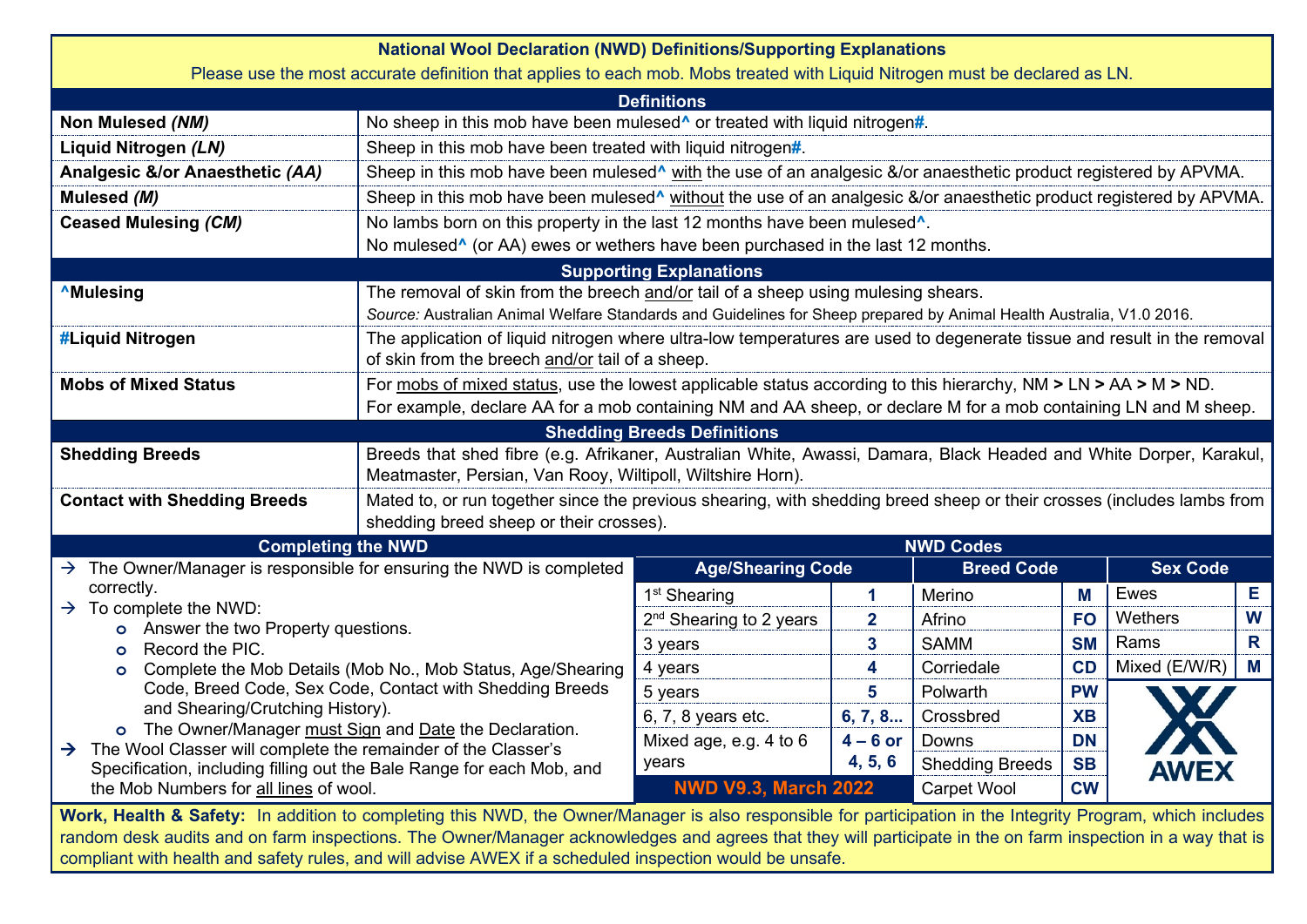#### *FAX THIS END FIRST*

| <b>BROKER</b>                |                                                                                                                                                                                                                                                                                                                                                         |    |                      |                   |                                   |   | <b>FARM BRAND</b>               |              |                         |                    |   |                                                                  |   |                                                                                                                                   |   | Page () of (<br><b>WOOL CLASSER'S SPECIFICATION</b>        |                                                            |             |                                                          |                                                                                                                                                                                                                                                                                                                                                                                                                                                                                                                         |  |
|------------------------------|---------------------------------------------------------------------------------------------------------------------------------------------------------------------------------------------------------------------------------------------------------------------------------------------------------------------------------------------------------|----|----------------------|-------------------|-----------------------------------|---|---------------------------------|--------------|-------------------------|--------------------|---|------------------------------------------------------------------|---|-----------------------------------------------------------------------------------------------------------------------------------|---|------------------------------------------------------------|------------------------------------------------------------|-------------|----------------------------------------------------------|-------------------------------------------------------------------------------------------------------------------------------------------------------------------------------------------------------------------------------------------------------------------------------------------------------------------------------------------------------------------------------------------------------------------------------------------------------------------------------------------------------------------------|--|
|                              |                                                                                                                                                                                                                                                                                                                                                         |    |                      |                   |                                   |   |                                 |              |                         |                    |   |                                                                  |   |                                                                                                                                   |   |                                                            | <b>SHEARING DETAILS</b><br>Is this Shearing Complete (Y/N) |             |                                                          |                                                                                                                                                                                                                                                                                                                                                                                                                                                                                                                         |  |
|                              |                                                                                                                                                                                                                                                                                                                                                         |    |                      |                   |                                   |   |                                 |              | <b>BUSINESS DETAILS</b> |                    |   |                                                                  |   |                                                                                                                                   |   |                                                            |                                                            |             |                                                          |                                                                                                                                                                                                                                                                                                                                                                                                                                                                                                                         |  |
| <b>OFFERING INSTRUCTIONS</b> |                                                                                                                                                                                                                                                                                                                                                         |    |                      |                   |                                   |   |                                 |              |                         |                    |   |                                                                  |   |                                                                                                                                   |   |                                                            |                                                            |             | No. of Bales in this Shearing<br>Date Shearing Completed |                                                                                                                                                                                                                                                                                                                                                                                                                                                                                                                         |  |
|                              |                                                                                                                                                                                                                                                                                                                                                         |    |                      |                   |                                   |   |                                 |              |                         |                    |   |                                                                  |   |                                                                                                                                   |   |                                                            | Tick Box if "ePack"                                        |             |                                                          |                                                                                                                                                                                                                                                                                                                                                                                                                                                                                                                         |  |
|                              |                                                                                                                                                                                                                                                                                                                                                         |    |                      |                   |                                   |   |                                 |              |                         |                    |   |                                                                  |   |                                                                                                                                   |   |                                                            |                                                            |             |                                                          |                                                                                                                                                                                                                                                                                                                                                                                                                                                                                                                         |  |
|                              | Wool No. / Client Code                                                                                                                                                                                                                                                                                                                                  |    |                      |                   |                                   |   |                                 |              |                         |                    |   |                                                                  |   |                                                                                                                                   |   |                                                            |                                                            |             |                                                          |                                                                                                                                                                                                                                                                                                                                                                                                                                                                                                                         |  |
|                              | <b>WOOL CLASSER DETAILS</b>                                                                                                                                                                                                                                                                                                                             |    |                      |                   |                                   |   |                                 | Fmail        |                         |                    |   |                                                                  |   |                                                                                                                                   |   |                                                            |                                                            |             |                                                          |                                                                                                                                                                                                                                                                                                                                                                                                                                                                                                                         |  |
|                              |                                                                                                                                                                                                                                                                                                                                                         |    |                      |                   |                                   |   |                                 |              |                         |                    |   |                                                                  |   |                                                                                                                                   |   |                                                            |                                                            |             |                                                          |                                                                                                                                                                                                                                                                                                                                                                                                                                                                                                                         |  |
|                              |                                                                                                                                                                                                                                                                                                                                                         |    |                      |                   |                                   |   |                                 |              |                         |                    |   |                                                                  |   |                                                                                                                                   |   |                                                            |                                                            |             |                                                          |                                                                                                                                                                                                                                                                                                                                                                                                                                                                                                                         |  |
|                              | <b>Office Use Only</b>                                                                                                                                                                                                                                                                                                                                  | AM | No.<br><b>Bales</b>  |                   | <b>Bale</b><br><b>Description</b> |   | 1                               | $\mathbf{2}$ | 3                       | 4                  | 5 | <b>Individual Bale Numbers</b><br>6                              | 7 | 8                                                                                                                                 | 9 | 10                                                         | Mob<br><b>Numbers</b>                                      | Bin<br>Code |                                                          | <b>Classer's Comments</b>                                                                                                                                                                                                                                                                                                                                                                                                                                                                                               |  |
|                              | Lotting                                                                                                                                                                                                                                                                                                                                                 |    |                      |                   |                                   |   |                                 |              |                         |                    |   |                                                                  |   |                                                                                                                                   |   |                                                            |                                                            |             |                                                          |                                                                                                                                                                                                                                                                                                                                                                                                                                                                                                                         |  |
|                              |                                                                                                                                                                                                                                                                                                                                                         |    |                      |                   |                                   |   |                                 |              |                         |                    |   |                                                                  |   |                                                                                                                                   |   |                                                            |                                                            |             |                                                          |                                                                                                                                                                                                                                                                                                                                                                                                                                                                                                                         |  |
|                              |                                                                                                                                                                                                                                                                                                                                                         |    |                      |                   |                                   |   |                                 |              |                         |                    |   |                                                                  |   |                                                                                                                                   |   |                                                            |                                                            |             |                                                          |                                                                                                                                                                                                                                                                                                                                                                                                                                                                                                                         |  |
|                              |                                                                                                                                                                                                                                                                                                                                                         |    |                      |                   |                                   |   |                                 |              |                         |                    |   |                                                                  |   |                                                                                                                                   |   |                                                            |                                                            |             |                                                          |                                                                                                                                                                                                                                                                                                                                                                                                                                                                                                                         |  |
|                              |                                                                                                                                                                                                                                                                                                                                                         |    |                      |                   |                                   |   |                                 |              |                         |                    |   |                                                                  |   |                                                                                                                                   |   |                                                            |                                                            |             |                                                          |                                                                                                                                                                                                                                                                                                                                                                                                                                                                                                                         |  |
|                              |                                                                                                                                                                                                                                                                                                                                                         |    |                      |                   |                                   |   |                                 |              |                         |                    |   |                                                                  |   |                                                                                                                                   |   |                                                            |                                                            |             |                                                          |                                                                                                                                                                                                                                                                                                                                                                                                                                                                                                                         |  |
|                              |                                                                                                                                                                                                                                                                                                                                                         |    |                      |                   |                                   |   |                                 |              |                         |                    |   |                                                                  |   |                                                                                                                                   |   |                                                            |                                                            |             |                                                          |                                                                                                                                                                                                                                                                                                                                                                                                                                                                                                                         |  |
|                              |                                                                                                                                                                                                                                                                                                                                                         |    |                      |                   |                                   |   |                                 |              |                         |                    |   |                                                                  |   |                                                                                                                                   |   |                                                            |                                                            |             |                                                          |                                                                                                                                                                                                                                                                                                                                                                                                                                                                                                                         |  |
|                              |                                                                                                                                                                                                                                                                                                                                                         |    |                      |                   |                                   |   |                                 |              |                         |                    |   |                                                                  |   |                                                                                                                                   |   |                                                            |                                                            |             |                                                          |                                                                                                                                                                                                                                                                                                                                                                                                                                                                                                                         |  |
|                              |                                                                                                                                                                                                                                                                                                                                                         |    |                      |                   |                                   |   |                                 |              |                         |                    |   |                                                                  |   |                                                                                                                                   |   |                                                            |                                                            |             |                                                          |                                                                                                                                                                                                                                                                                                                                                                                                                                                                                                                         |  |
|                              |                                                                                                                                                                                                                                                                                                                                                         |    |                      |                   |                                   |   |                                 |              |                         |                    |   |                                                                  |   |                                                                                                                                   |   |                                                            |                                                            |             |                                                          |                                                                                                                                                                                                                                                                                                                                                                                                                                                                                                                         |  |
|                              |                                                                                                                                                                                                                                                                                                                                                         |    |                      |                   |                                   |   |                                 |              |                         |                    |   |                                                                  |   |                                                                                                                                   |   |                                                            |                                                            |             |                                                          |                                                                                                                                                                                                                                                                                                                                                                                                                                                                                                                         |  |
|                              |                                                                                                                                                                                                                                                                                                                                                         |    |                      |                   |                                   |   |                                 |              |                         |                    |   |                                                                  |   |                                                                                                                                   |   |                                                            |                                                            |             |                                                          |                                                                                                                                                                                                                                                                                                                                                                                                                                                                                                                         |  |
|                              |                                                                                                                                                                                                                                                                                                                                                         |    |                      |                   |                                   |   |                                 |              |                         |                    |   |                                                                  |   |                                                                                                                                   |   |                                                            |                                                            |             |                                                          |                                                                                                                                                                                                                                                                                                                                                                                                                                                                                                                         |  |
|                              |                                                                                                                                                                                                                                                                                                                                                         |    |                      |                   |                                   |   |                                 |              |                         |                    |   |                                                                  |   |                                                                                                                                   |   |                                                            |                                                            |             |                                                          |                                                                                                                                                                                                                                                                                                                                                                                                                                                                                                                         |  |
|                              |                                                                                                                                                                                                                                                                                                                                                         |    |                      |                   |                                   |   |                                 |              |                         |                    |   |                                                                  |   |                                                                                                                                   |   |                                                            |                                                            |             |                                                          |                                                                                                                                                                                                                                                                                                                                                                                                                                                                                                                         |  |
|                              |                                                                                                                                                                                                                                                                                                                                                         |    |                      |                   |                                   |   |                                 |              |                         |                    |   |                                                                  |   |                                                                                                                                   |   |                                                            |                                                            |             |                                                          |                                                                                                                                                                                                                                                                                                                                                                                                                                                                                                                         |  |
|                              |                                                                                                                                                                                                                                                                                                                                                         |    |                      |                   |                                   |   |                                 |              |                         |                    |   |                                                                  |   |                                                                                                                                   |   |                                                            |                                                            |             |                                                          |                                                                                                                                                                                                                                                                                                                                                                                                                                                                                                                         |  |
|                              |                                                                                                                                                                                                                                                                                                                                                         |    |                      |                   |                                   |   |                                 |              |                         |                    |   |                                                                  |   |                                                                                                                                   |   |                                                            |                                                            |             |                                                          |                                                                                                                                                                                                                                                                                                                                                                                                                                                                                                                         |  |
|                              |                                                                                                                                                                                                                                                                                                                                                         |    |                      |                   |                                   |   |                                 |              |                         |                    |   |                                                                  |   |                                                                                                                                   |   |                                                            |                                                            |             |                                                          |                                                                                                                                                                                                                                                                                                                                                                                                                                                                                                                         |  |
|                              | <b>TOTAL</b>                                                                                                                                                                                                                                                                                                                                            |    |                      |                   |                                   |   |                                 |              |                         |                    |   |                                                                  |   |                                                                                                                                   |   |                                                            |                                                            |             |                                                          |                                                                                                                                                                                                                                                                                                                                                                                                                                                                                                                         |  |
|                              |                                                                                                                                                                                                                                                                                                                                                         |    |                      |                   |                                   |   |                                 |              |                         |                    |   |                                                                  |   |                                                                                                                                   |   |                                                            |                                                            |             |                                                          | <b>NWD V9.3, March 2022</b>                                                                                                                                                                                                                                                                                                                                                                                                                                                                                             |  |
|                              | <b>Mob Status</b> (see Definitions/Supporting Explanations)<br>NM: No sheep in this mob have been mulesed or treated with liquid nitrogen.<br>LN: Sheep have been treated with liquid nitrogen.<br>AA: Sheep have been mulesed with an analgesic &/or anaesthetic product.<br>M: Sheep have been mulesed without an analgesic &/or anaesthetic product. |    |                      |                   |                                   |   |                                 |              |                         |                    |   |                                                                  |   | <b>Ceased Mulesing Status</b><br>1. Have any lambs born on this property been<br>mulesed in the last 12 months? Yes or No         |   |                                                            |                                                            |             |                                                          | Please answer the following questions (circle answers)<br><b>AWEX</b><br>2. Have any mulesed (or AA) ewes/wethers been purchased                                                                                                                                                                                                                                                                                                                                                                                        |  |
|                              | <b>Property Identification Code (PIC)</b>                                                                                                                                                                                                                                                                                                               |    |                      |                   |                                   |   |                                 |              |                         |                    |   |                                                                  |   | in the last 12 months? Yes or No                                                                                                  |   |                                                            |                                                            |             |                                                          |                                                                                                                                                                                                                                                                                                                                                                                                                                                                                                                         |  |
| Mob<br>No.                   | <b>Bale Range</b><br>or<br>1 <sup>st</sup> Bale in<br>Mob                                                                                                                                                                                                                                                                                               |    | (circle one per mob) | <b>Mob Status</b> |                                   |   | Age/<br><b>Shearing</b><br>Code |              | <b>Breed</b><br>Code    | <b>Sex</b><br>Code |   | <b>Contact with</b><br><b>Shedding</b><br><b>Breeds</b><br>(Y/N) |   | Mob<br><b>Crutched</b><br>(Y/N)                                                                                                   |   | <b>Crutched</b><br>within 3<br>months prior<br>to Shearing | SL<br>(mm)                                                 |             | VM<br>(Lo,<br>Med<br>or Hi)                              | Comments,<br><b>Matching Mob Info,</b><br><b>Additional PICs</b>                                                                                                                                                                                                                                                                                                                                                                                                                                                        |  |
|                              |                                                                                                                                                                                                                                                                                                                                                         |    | <b>NM</b>            | <b>LN</b>         | AA                                | M |                                 |              |                         |                    |   |                                                                  |   |                                                                                                                                   |   | (Y/N)                                                      |                                                            |             |                                                          |                                                                                                                                                                                                                                                                                                                                                                                                                                                                                                                         |  |
|                              |                                                                                                                                                                                                                                                                                                                                                         |    |                      |                   |                                   |   |                                 |              |                         |                    |   |                                                                  |   |                                                                                                                                   |   |                                                            |                                                            |             |                                                          |                                                                                                                                                                                                                                                                                                                                                                                                                                                                                                                         |  |
|                              |                                                                                                                                                                                                                                                                                                                                                         |    | <b>NM</b>            | LN                | AA                                | м |                                 |              |                         |                    |   |                                                                  |   |                                                                                                                                   |   |                                                            |                                                            |             |                                                          |                                                                                                                                                                                                                                                                                                                                                                                                                                                                                                                         |  |
|                              |                                                                                                                                                                                                                                                                                                                                                         |    | <b>NM</b>            | <b>LN</b>         | AA                                | M |                                 |              |                         |                    |   |                                                                  |   |                                                                                                                                   |   |                                                            |                                                            |             |                                                          |                                                                                                                                                                                                                                                                                                                                                                                                                                                                                                                         |  |
|                              |                                                                                                                                                                                                                                                                                                                                                         |    | <b>NM</b>            | <b>LN</b>         | AA                                | M |                                 |              |                         |                    |   |                                                                  |   |                                                                                                                                   |   |                                                            |                                                            |             |                                                          |                                                                                                                                                                                                                                                                                                                                                                                                                                                                                                                         |  |
|                              |                                                                                                                                                                                                                                                                                                                                                         |    | <b>NM</b>            | LN.               | AA                                | M |                                 |              |                         |                    |   |                                                                  |   |                                                                                                                                   |   |                                                            |                                                            |             |                                                          |                                                                                                                                                                                                                                                                                                                                                                                                                                                                                                                         |  |
|                              |                                                                                                                                                                                                                                                                                                                                                         |    |                      |                   |                                   |   |                                 |              |                         |                    |   |                                                                  |   | selling agent. Details of the AWEX NWD - Integrity Program and Privacy Policy are available on the AWEX website: www.awex.com.au. |   |                                                            |                                                            |             |                                                          | By signing this National Wool Declaration, I warrant that (a) I am authorised to complete this declaration and confirm that all details contained in it are true and correct,<br>(b) I authorise the selling agent to submit this document to the Australian Wool Exchange (AWEX), if requested, for the purpose of the Integrity Program and (c) I<br>understand that random desk audits and on farm inspections are undertaken, the results of which may be made available to the buyers of the declared wool and the |  |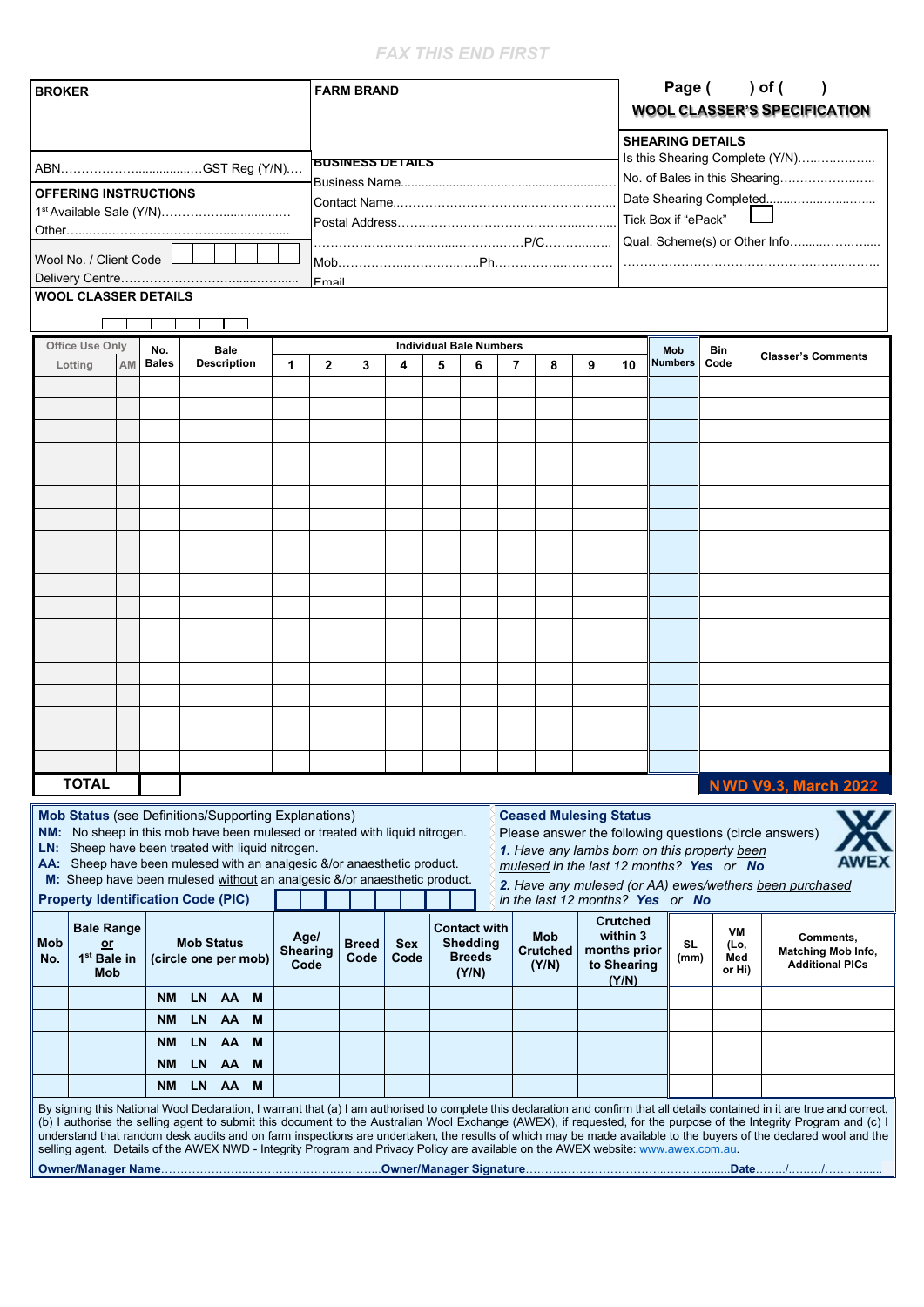#### *FAX THIS END FIRST*

|                                                                                                                                                                                                                    |                                                                                                                                                                                                              | <b>National Wool Declaration (NWD) Definitions/Supporting Explanations</b> |           |               |   |  |  |  |  |  |  |  |
|--------------------------------------------------------------------------------------------------------------------------------------------------------------------------------------------------------------------|--------------------------------------------------------------------------------------------------------------------------------------------------------------------------------------------------------------|----------------------------------------------------------------------------|-----------|---------------|---|--|--|--|--|--|--|--|
| Please use the most accurate definition that applies to each mob. Mobs treated with Liquid Nitrogen                                                                                                                |                                                                                                                                                                                                              |                                                                            |           |               |   |  |  |  |  |  |  |  |
| must be declared as LN.                                                                                                                                                                                            |                                                                                                                                                                                                              |                                                                            |           |               |   |  |  |  |  |  |  |  |
| <b>Definitions</b>                                                                                                                                                                                                 |                                                                                                                                                                                                              |                                                                            |           |               |   |  |  |  |  |  |  |  |
| Non Mulesed (NM)                                                                                                                                                                                                   | No sheep in this mob have been mulesed <sup><math>\wedge</math></sup> or treated with liquid nitrogen#.                                                                                                      |                                                                            |           |               |   |  |  |  |  |  |  |  |
| Liquid Nitrogen (LN)                                                                                                                                                                                               | Sheep in this mob have been treated with liquid nitrogen#.                                                                                                                                                   |                                                                            |           |               |   |  |  |  |  |  |  |  |
| Analgesic &/or<br>Anaesthetic (AA)                                                                                                                                                                                 | Sheep in this mob have been mulesed <sup>^</sup> with the use of an analgesic &/or<br>anaesthetic product registered by APVMA.                                                                               |                                                                            |           |               |   |  |  |  |  |  |  |  |
| Mulesed (M)                                                                                                                                                                                                        | Sheep in this mob have been mulesed <sup>*</sup> without the use of an analgesic &/or<br>anaesthetic product registered by APVMA.                                                                            |                                                                            |           |               |   |  |  |  |  |  |  |  |
| <b>Ceased Mulesing (CM)</b>                                                                                                                                                                                        | No lambs born on this property in the last 12 months have been mulesed <sup>^</sup> .                                                                                                                        |                                                                            |           |               |   |  |  |  |  |  |  |  |
|                                                                                                                                                                                                                    | No mulesed <sup>^</sup> (or AA) ewes or wethers have been purchased in the last 12 months.                                                                                                                   |                                                                            |           |               |   |  |  |  |  |  |  |  |
| <b>Supporting Explanations</b>                                                                                                                                                                                     |                                                                                                                                                                                                              |                                                                            |           |               |   |  |  |  |  |  |  |  |
| <b>AMulesing</b>                                                                                                                                                                                                   | The removal of skin from the breech and/or tail of a sheep using mulesing shears.<br>Source: Australian Animal Welfare Standards and Guidelines for Sheep prepared by Animal<br>Health Australia, V1.0 2016. |                                                                            |           |               |   |  |  |  |  |  |  |  |
| #Liquid Nitrogen                                                                                                                                                                                                   | The application of liquid nitrogen where ultra-low temperatures are used to<br>degenerate tissue and result in the removal of skin from the breech and/or tail of a<br>sheep.                                |                                                                            |           |               |   |  |  |  |  |  |  |  |
| <b>Mobs of Mixed Status</b>                                                                                                                                                                                        | For mobs of mixed status, use the lowest applicable status according to this<br>hierarchy, $NM > LN > AA > M > ND$ .<br>For example, declare AA for a mob containing NM and AA sheep, or declare M for       |                                                                            |           |               |   |  |  |  |  |  |  |  |
| a mob containing LN and M sheep.                                                                                                                                                                                   |                                                                                                                                                                                                              |                                                                            |           |               |   |  |  |  |  |  |  |  |
| <b>Shedding Breeds Definitions</b>                                                                                                                                                                                 |                                                                                                                                                                                                              |                                                                            |           |               |   |  |  |  |  |  |  |  |
| <b>Shedding Breeds</b>                                                                                                                                                                                             | Breeds that shed fibre (e.g. Afrikaner, Australian White, Awassi, Damara, Black                                                                                                                              |                                                                            |           |               |   |  |  |  |  |  |  |  |
|                                                                                                                                                                                                                    | Headed and White Dorper, Karakul, Meatmaster, Persian, Van Rooy, Wiltipoll,<br>Wiltshire Horn).                                                                                                              |                                                                            |           |               |   |  |  |  |  |  |  |  |
| <b>Contact with</b>                                                                                                                                                                                                | Mated to, or run together since the previous shearing, with shedding breed sheep                                                                                                                             |                                                                            |           |               |   |  |  |  |  |  |  |  |
| <b>Shedding Breeds</b>                                                                                                                                                                                             | or their crosses (includes lambs from shedding breed sheep or their crosses).                                                                                                                                |                                                                            |           |               |   |  |  |  |  |  |  |  |
| <b>Completing the NWD</b>                                                                                                                                                                                          |                                                                                                                                                                                                              |                                                                            |           |               |   |  |  |  |  |  |  |  |
| The Owner/Manager is responsible for ensuring the NWD is completed correctly.<br>$\rightarrow$                                                                                                                     |                                                                                                                                                                                                              |                                                                            |           |               |   |  |  |  |  |  |  |  |
| To complete the NWD:<br>$\rightarrow$                                                                                                                                                                              |                                                                                                                                                                                                              |                                                                            |           |               |   |  |  |  |  |  |  |  |
|                                                                                                                                                                                                                    | <b>o</b> Answer the two Property questions.                                                                                                                                                                  |                                                                            |           |               |   |  |  |  |  |  |  |  |
| Record the PIC.<br>$\circ$                                                                                                                                                                                         |                                                                                                                                                                                                              |                                                                            |           |               |   |  |  |  |  |  |  |  |
| Complete the Mob Details (Mob No., Mob Status, Age/Shearing Code, Breed Code, Sex Code,                                                                                                                            |                                                                                                                                                                                                              |                                                                            |           |               |   |  |  |  |  |  |  |  |
| Contact with Shedding Breeds and Shearing/Crutching History).                                                                                                                                                      |                                                                                                                                                                                                              |                                                                            |           |               |   |  |  |  |  |  |  |  |
| The Owner/Manager must Sign and Date the Declaration.<br>$\bullet$                                                                                                                                                 |                                                                                                                                                                                                              |                                                                            |           |               |   |  |  |  |  |  |  |  |
| The Wool Classer will complete the remainder of the Classer's Specification, including filling out the Bale<br>$\rightarrow$                                                                                       |                                                                                                                                                                                                              |                                                                            |           |               |   |  |  |  |  |  |  |  |
| Range for each Mob, and the Mob Numbers for all lines of wool.<br><b>NWD Codes</b>                                                                                                                                 |                                                                                                                                                                                                              |                                                                            |           |               |   |  |  |  |  |  |  |  |
| <b>Breed Code</b><br><b>Sex Code</b><br><b>Age/Shearing Code</b>                                                                                                                                                   |                                                                                                                                                                                                              |                                                                            |           |               |   |  |  |  |  |  |  |  |
| 1 <sup>st</sup> Shearing                                                                                                                                                                                           | 1                                                                                                                                                                                                            | Merino                                                                     | Μ         | <b>Ewes</b>   | Е |  |  |  |  |  |  |  |
| 2 <sup>nd</sup> shearing to 2 years                                                                                                                                                                                | 2                                                                                                                                                                                                            | Afrino                                                                     | <b>FO</b> | Wethers       | W |  |  |  |  |  |  |  |
| 3 years                                                                                                                                                                                                            | 3                                                                                                                                                                                                            | <b>SAMM</b>                                                                | <b>SM</b> | Rams          | R |  |  |  |  |  |  |  |
| 4 years                                                                                                                                                                                                            | 4                                                                                                                                                                                                            | Corriedale                                                                 | CD        | Mixed (E/W/R) | M |  |  |  |  |  |  |  |
| 5 years                                                                                                                                                                                                            | 5                                                                                                                                                                                                            | Polwarth                                                                   | <b>PW</b> |               |   |  |  |  |  |  |  |  |
| 6, 7, 8 years                                                                                                                                                                                                      | 6, 7, 8                                                                                                                                                                                                      | Crossbred                                                                  | <b>XB</b> |               |   |  |  |  |  |  |  |  |
| Mixed age, e.g. 4 to 6                                                                                                                                                                                             | $4 - 6$ or                                                                                                                                                                                                   | Downs                                                                      |           |               |   |  |  |  |  |  |  |  |
| years                                                                                                                                                                                                              | 4, 5, 6                                                                                                                                                                                                      | <b>Shedding Breeds</b>                                                     |           |               |   |  |  |  |  |  |  |  |
| <b>NWD V9.3, March 2022</b>                                                                                                                                                                                        | <b>AWEX</b>                                                                                                                                                                                                  |                                                                            |           |               |   |  |  |  |  |  |  |  |
|                                                                                                                                                                                                                    |                                                                                                                                                                                                              | Carpet Wool<br><b>Work, Health &amp; Safety</b>                            | <b>CW</b> |               |   |  |  |  |  |  |  |  |
| In addition to completing this NWD, the Owner/Manager is also responsible for participation in the Integrity<br>Program, which includes random desk audits and on farm inspections. The Owner/Manager acknowledges |                                                                                                                                                                                                              |                                                                            |           |               |   |  |  |  |  |  |  |  |

Program, which includes random desk audits and on farm inspections. The Owner/Manager acknowledges and agrees that they will participate in the on farm inspection in a way that is compliant with health and safety rules, and will advise AWEX if a scheduled inspection would be unsafe.